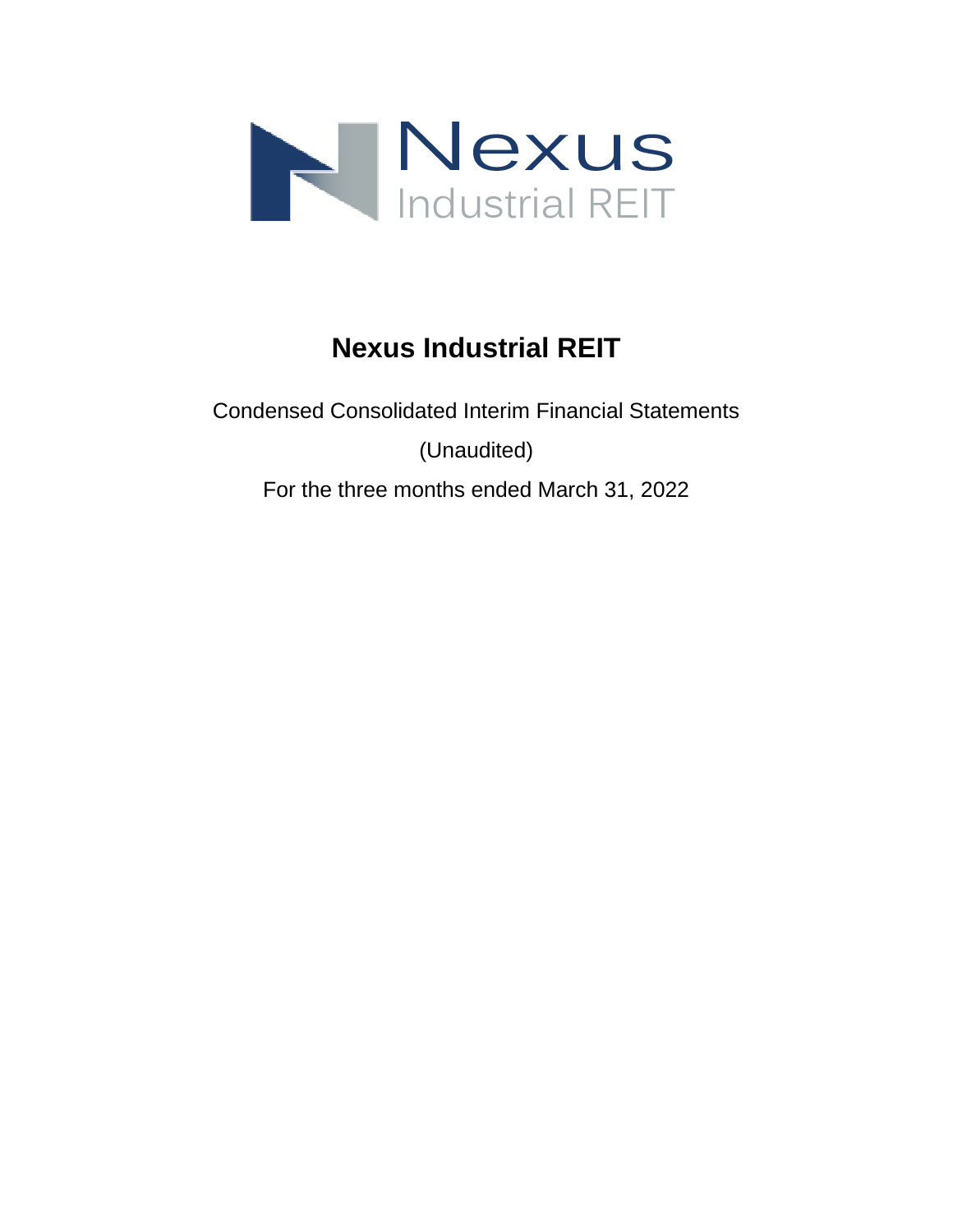Condensed Consolidated Interim Statements of Financial Position As at March 31, 2022 and December 31, 2021 (In thousands of Canadian dollars)

(Unaudited)

|                                                                 | Note(s)               | March 31,<br>2022<br>\$ | December 31,<br>2021<br>\$ |
|-----------------------------------------------------------------|-----------------------|-------------------------|----------------------------|
| <b>Non-current assets</b>                                       |                       |                         |                            |
| Investment properties                                           | 3,4                   | 1,745,614               | 1,545,866                  |
| Equity investment in joint venture                              | 5                     | 9,638                   | 9,178                      |
| Restricted cash                                                 |                       | 1,388                   | 1,425                      |
| Derivative financial Instruments                                | 17                    | 8,012                   |                            |
| Right-of-use assets<br>Other investments                        | 8                     | 1,063<br>3,000          | 1,086<br>3,000             |
| Other assets                                                    | $\overline{7}$        | 97                      | 86                         |
|                                                                 |                       | 1,768,812               | 1,560,641                  |
| <b>Current assets</b>                                           |                       |                         |                            |
| Cash                                                            |                       | 6,565                   | 82,279                     |
| Tenant and other receivables                                    | 6                     | 4,124                   | 2,747                      |
| Deposits                                                        |                       | 5,050                   | 3,800                      |
| Prepaid expenses<br>Other assets                                | 7                     | 2,675<br>7,310          | 2,207<br>6,483             |
| Assets held for sale                                            | 4                     | 54,880                  |                            |
|                                                                 |                       | 80,604                  | 97,516                     |
| <b>Total assets</b>                                             |                       | 1,849,416               | 1,658,157                  |
|                                                                 |                       |                         |                            |
| <b>Non-current liabilities</b>                                  |                       |                         |                            |
| Mortgages payable                                               | 3,9                   | 681,389                 | 553,011                    |
| <b>Credit Facilities</b>                                        | 10                    | 64,741                  | 64,713                     |
| Lease liabilities                                               |                       | 11,502                  | 3,597                      |
| Derivative financial instruments                                | 17                    |                         | 455                        |
| Class B LP Units                                                | 11                    | 265,266                 | 248,150                    |
| Unit-based compensation liabilities<br><b>Other liabilities</b> | 12<br>13 <sub>b</sub> | 981<br>9,332            | 1,957<br>9,570             |
|                                                                 |                       | 1,033,211               | 881,453                    |
| <b>Current liabilities</b>                                      |                       |                         |                            |
| Mortgages payable                                               | 3,9                   | 43,675                  | 58,152                     |
| <b>Credit Facilities</b>                                        | 10                    | 14,066                  |                            |
| Lease liabilities                                               |                       | 32                      | 73                         |
| Distributions payable                                           |                       | 3,090                   | 3,056                      |
| Accounts payable and other liabilities                          | 13a, 18               | 24,636                  | 25,939                     |
| Liabilities associated with assets held for sale                | 4,9                   | 24,251<br>109,750       | 87,220                     |
|                                                                 |                       |                         |                            |
| <b>Total liabilities</b>                                        |                       | 1,142,961               | 968,673                    |
| <b>Equity</b>                                                   |                       |                         |                            |
| Unitholders' equity                                             | 14                    | 544,997                 | 536,883                    |
| Retained earnings                                               |                       | 161,458                 | 152,601                    |
| <b>Total unitholders' equity</b>                                |                       | 706,455                 | 689,484                    |
| Total liabilities and unitholders' equity                       |                       | 1,849,416               | 1,658,157                  |
|                                                                 |                       |                         |                            |
| Commitments                                                     | 18                    |                         |                            |
|                                                                 |                       |                         |                            |

On behalf of the Board:

"Benjamin Rodney" Trustee "Floriana Cipollone" Trustee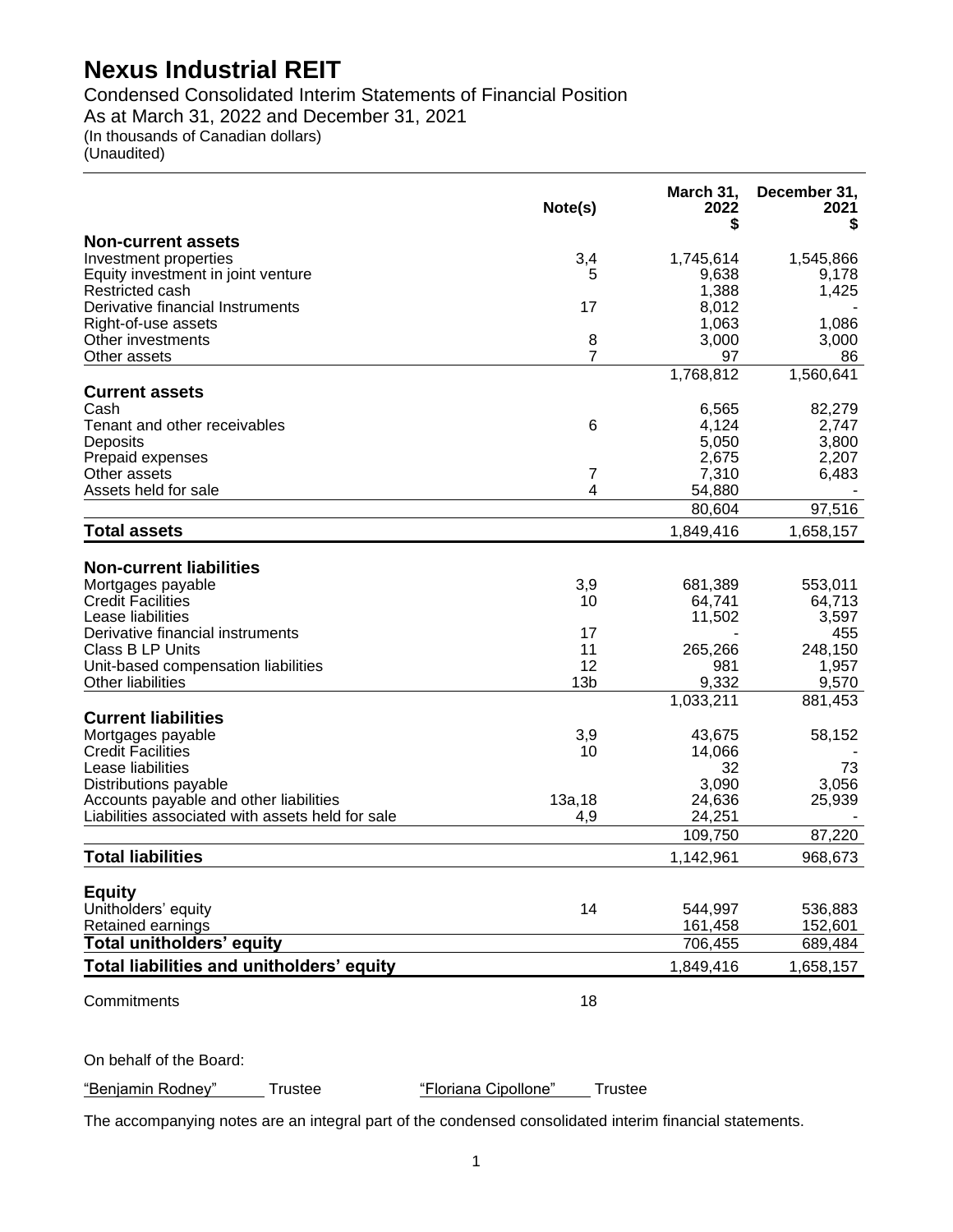Condensed Consolidated Interim Statements of Income and Comprehensive Income For the three months ended March 31, 2022 and 2021

(In thousands of Canadian dollars) (Unaudited)

|                                                           | Note(s) | 2022     | 2021     |
|-----------------------------------------------------------|---------|----------|----------|
| Net rental income                                         |         |          | S        |
| Property revenues                                         | 16      | 31,699   | 16,588   |
| Property expenses                                         |         | (9,675)  | (6,022)  |
| Net rental income                                         |         | 22,024   | 10,566   |
| General and administrative expense                        |         | (2,029)  | (1, 429) |
| Fair value adjustment of investment properties            | 4       | 1,925    | 5,096    |
| Fair value adjustment of Class B LP Units                 | 11      | (3,692)  | (4,236)  |
| Fair value adjustment of unit options                     | 12      | (142)    | (166)    |
| Fair value adjustment of restricted share units           | 12      | (42)     | (48)     |
| Fair value adjustment of derivative financial instruments | 17      | 8,467    | 3,873    |
| Income from equity accounted investment in joint venture  | 5       | 460      | 438      |
| Loss on disposal of investment properties                 |         |          | (95)     |
| Unrealized foreign exchange gain                          |         | 148      |          |
| Other income                                              | 7       | 444      | 200      |
|                                                           |         | 27,563   | 14,199   |
| <b>Finance expense</b>                                    |         |          |          |
| Net interest expense                                      | 9,10    | (6, 294) | (2,995)  |
| Distributions on Class B LP Units                         | 11      | (3,205)  | (995)    |
|                                                           |         | (9,499)  | (3,990)  |
| Net income and comprehensive income                       |         | 18,064   | 10,209   |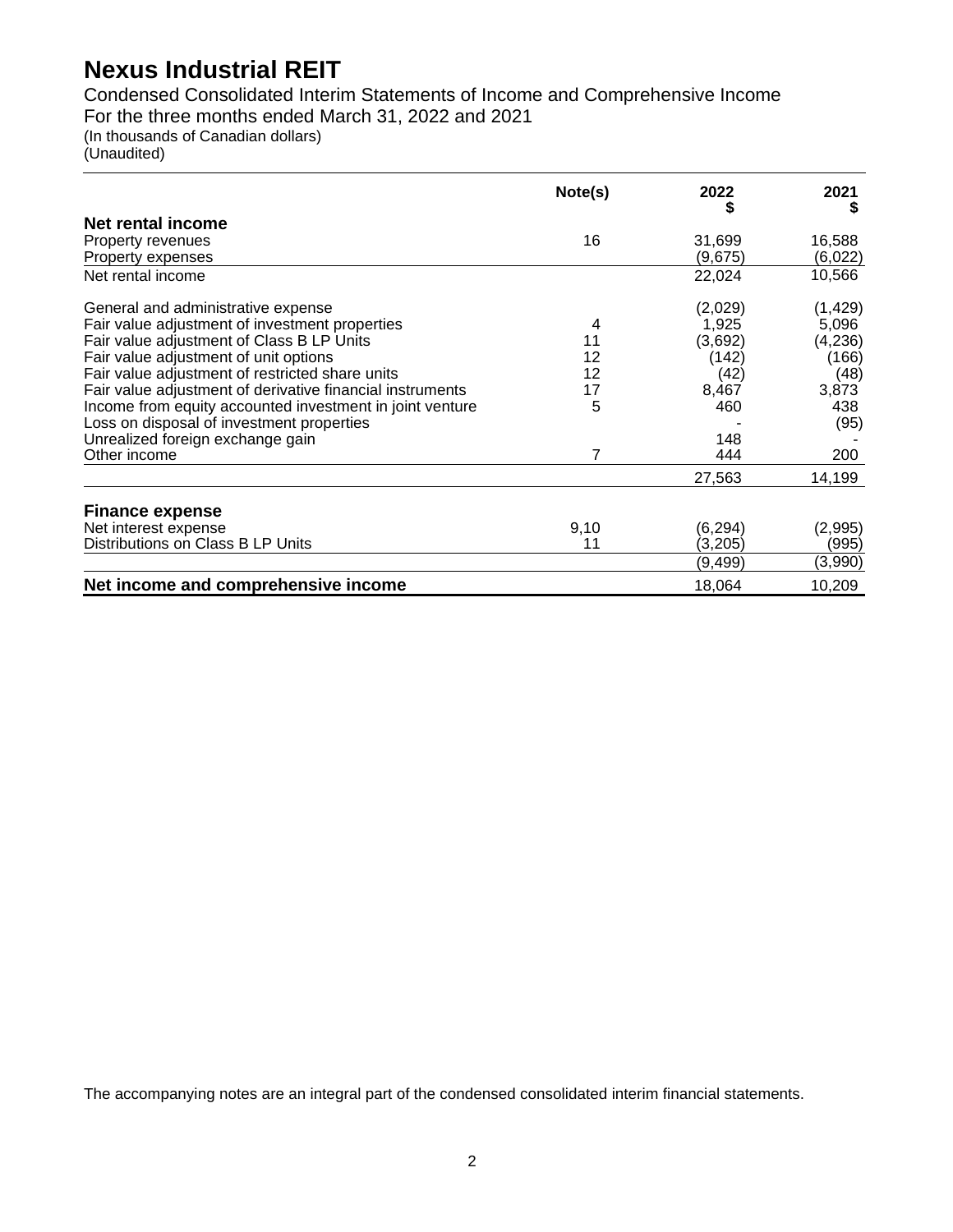Condensed Consolidated Interim Statements of Changes in Unitholders' Equity For the three months ended March 31, 2022 and 2021

(In thousands of Canadian dollars)

(Unaudited)

|                                                                                                             | <b>Note</b> | <b>Units</b> | Unitholders'<br><b>Equity</b> | <b>Retained</b><br><b>Earnings</b> | <b>Total</b>      |
|-------------------------------------------------------------------------------------------------------------|-------------|--------------|-------------------------------|------------------------------------|-------------------|
| Balance – January 1, 2022                                                                                   |             | 57,302,629   | 536,883                       | 152.601                            | 689,484           |
| Net income and comprehensive income<br><b>Distributions</b><br>Units issued under distribution reinvestment |             |              |                               | 18.064<br>(9,207)                  | 18.064<br>(9,207) |
| plan                                                                                                        | 15          | 67.008       | 777                           |                                    | 777               |
| Units issued under Option Plan                                                                              | 12          | 58.922       | 760                           |                                    | 760               |
| Units issued under Incentive Plan                                                                           | 12          | 35.755       | 461                           |                                    | 461               |
| Units issued under Employee Purchase Plan                                                                   | 12          | 15.251       | 176                           |                                    | 176               |
| Class B LP Units exchanged for REIT Units                                                                   | 11          | 455.481      | 5.940                         |                                    | 5.940             |
| <b>Balance - March 31, 2022</b>                                                                             |             | 57.935.046   | 544.997                       | 161.458                            | 706,455           |

|                                                                                                             | <b>Note</b> | <b>Units</b> | Unitholders'<br><b>Equity</b> | <b>Retained</b><br><b>Earnings</b> | Total             |
|-------------------------------------------------------------------------------------------------------------|-------------|--------------|-------------------------------|------------------------------------|-------------------|
| Balance - January 1, 2021                                                                                   |             | 27,975,110   | 215,435                       | 84.145                             | 299,580           |
| Net income and comprehensive income<br><b>Distributions</b><br>Units issued under distribution reinvestment |             |              |                               | 10.209<br>(4, 782)                 | 10,209<br>(4,782) |
| plan                                                                                                        | 15          | 73,836       | 576                           |                                    | 576               |
| Units issued under Incentive Plan                                                                           | 12          | 24.067       | 176                           |                                    | 176               |
| Units issued for cash                                                                                       |             | 4,255,000    | 34,891                        |                                    | 34,891            |
| Unit issuance costs                                                                                         |             |              | (1, 967)                      | ۰                                  | (1, 967)          |
| Class B LP Units exchanged for REIT Units                                                                   | 11          | 1,099,682    | 8,967                         |                                    | 8,967             |
| <b>Balance - March 31, 2021</b>                                                                             |             | 33,427,695   | 258,078                       | 89.572                             | 347,650           |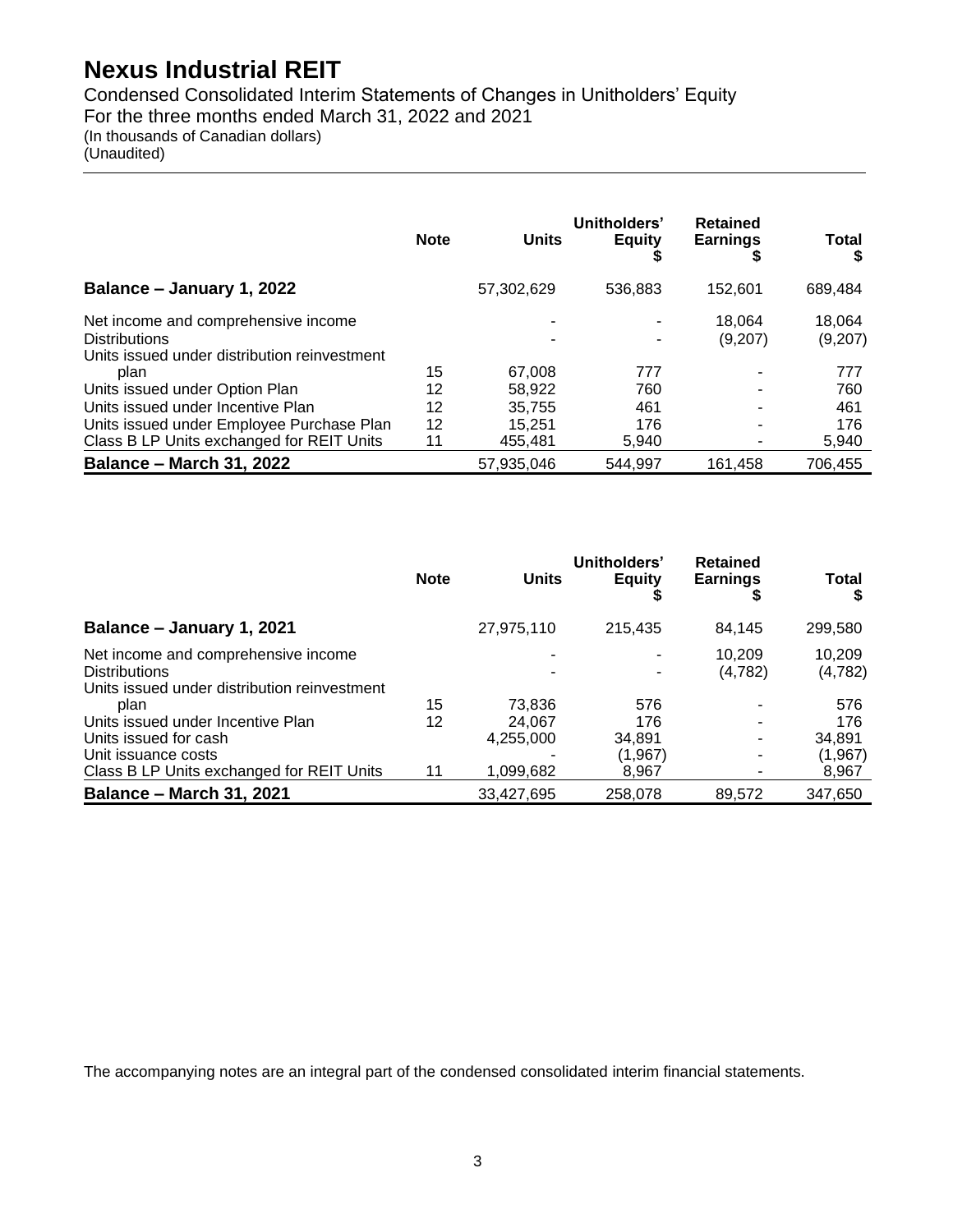Condensed Consolidated Interim Statements of Cash Flows For the three months ended March 31, 2022 and 2021 (In thousands of Canadian dollars) (Unaudited)

|                                                                                                                                                                                                                                                                                          | Note(s)                   | 2022                                                | 2021<br>S                                |
|------------------------------------------------------------------------------------------------------------------------------------------------------------------------------------------------------------------------------------------------------------------------------------------|---------------------------|-----------------------------------------------------|------------------------------------------|
| <b>Operating activities</b><br>Net income for the period                                                                                                                                                                                                                                 |                           | 18,064                                              | 10,209                                   |
| Adjustment for items not involving cash:<br>Restricted share unit expense                                                                                                                                                                                                                | 12                        | 581                                                 | 250                                      |
| Share of net income from equity accounted investment in joint<br>venture<br>Loss on disposals                                                                                                                                                                                            | 5                         | (460)                                               | (438)<br>95                              |
| Amortization of deferred financing costs<br>Amortization of mortgage fair value adjustments                                                                                                                                                                                              | 9,10<br>9                 | 138<br>(55)                                         | 80<br>(57)                               |
| Amortization of right-of-use assets<br>Amortization of tenant incentives and leasing costs<br>Straight-line adjustments of rent                                                                                                                                                          | 4                         | 23<br>265<br>(776)                                  | 23<br>144<br>(85)                        |
| Fair value adjustment of investment properties<br>Fair value adjustment of Class B LP Units<br>Fair value adjustment of unit options<br>Fair value adjustment of restricted share units<br>Fair value adjustment of derivative financial instruments<br>Unrealized foreign exchange gain | 4<br>11<br>12<br>12<br>18 | (1, 925)<br>3,692<br>142<br>42<br>(8, 467)<br>(148) | (5,096)<br>4,236<br>166<br>48<br>(3,873) |
| Changes in non-cash working capital:<br>Tenant and other receivables<br>Prepaid expenses<br>Deposits<br>Other current assets<br>Accounts payable and other liabilities                                                                                                                   |                           | (2,073)<br>(447)<br>(1,250)<br>(51)<br>(2, 117)     | (111)<br>203<br>(300)<br>176<br>26       |
| Changes in other non-current assets<br>Changes in restricted cash<br>Changes in other non-current liabilities                                                                                                                                                                            |                           | (12)<br>37<br>(1, 165)                              | 29<br>(22)                               |
| Total cash generated by operating activities                                                                                                                                                                                                                                             |                           | 4,038                                               | 5,703                                    |
| <b>Investing activities</b>                                                                                                                                                                                                                                                              |                           |                                                     |                                          |
| Acquisition of investment properties<br>Net proceeds on disposal of investment properties                                                                                                                                                                                                | 3                         | (218, 952)                                          | (7,073)<br>2,792                         |
| Capital expenditures, tenant incentives and leasing costs                                                                                                                                                                                                                                | 4                         | (592)                                               | (755)                                    |
| Total cash used in investing activities                                                                                                                                                                                                                                                  |                           | (219, 544)                                          | (5,036)                                  |
| <b>Financing activities</b><br>Proceeds from new mortgage financing<br>Financing costs                                                                                                                                                                                                   |                           | 156,300<br>(835)                                    | 10,500<br>(41)                           |
| Lease principal repayments<br>Mortgage principal repayments                                                                                                                                                                                                                              |                           | (13)<br>(21, 330)                                   | (16)<br>(2, 150)                         |
| Net borrowing on (repayments of) the Credit Facilities<br>Units issued for cash<br>Unit issuance costs                                                                                                                                                                                   |                           | 14,066                                              | (126)<br>34,891<br>(1, 967)              |
| Distributions to unitholders                                                                                                                                                                                                                                                             |                           | (8, 396)                                            | (3, 915)                                 |
| Total cash generated by financing activities                                                                                                                                                                                                                                             |                           | 139,792                                             | 37,176                                   |
| Change in cash during the period<br>Cash - beginning of period                                                                                                                                                                                                                           |                           | (75, 714)<br>82,279                                 | 37,843<br>13,993                         |
| Cash - end of period                                                                                                                                                                                                                                                                     |                           | 6,565                                               | 51,836                                   |

Supplemental cash flow and non-cash information 19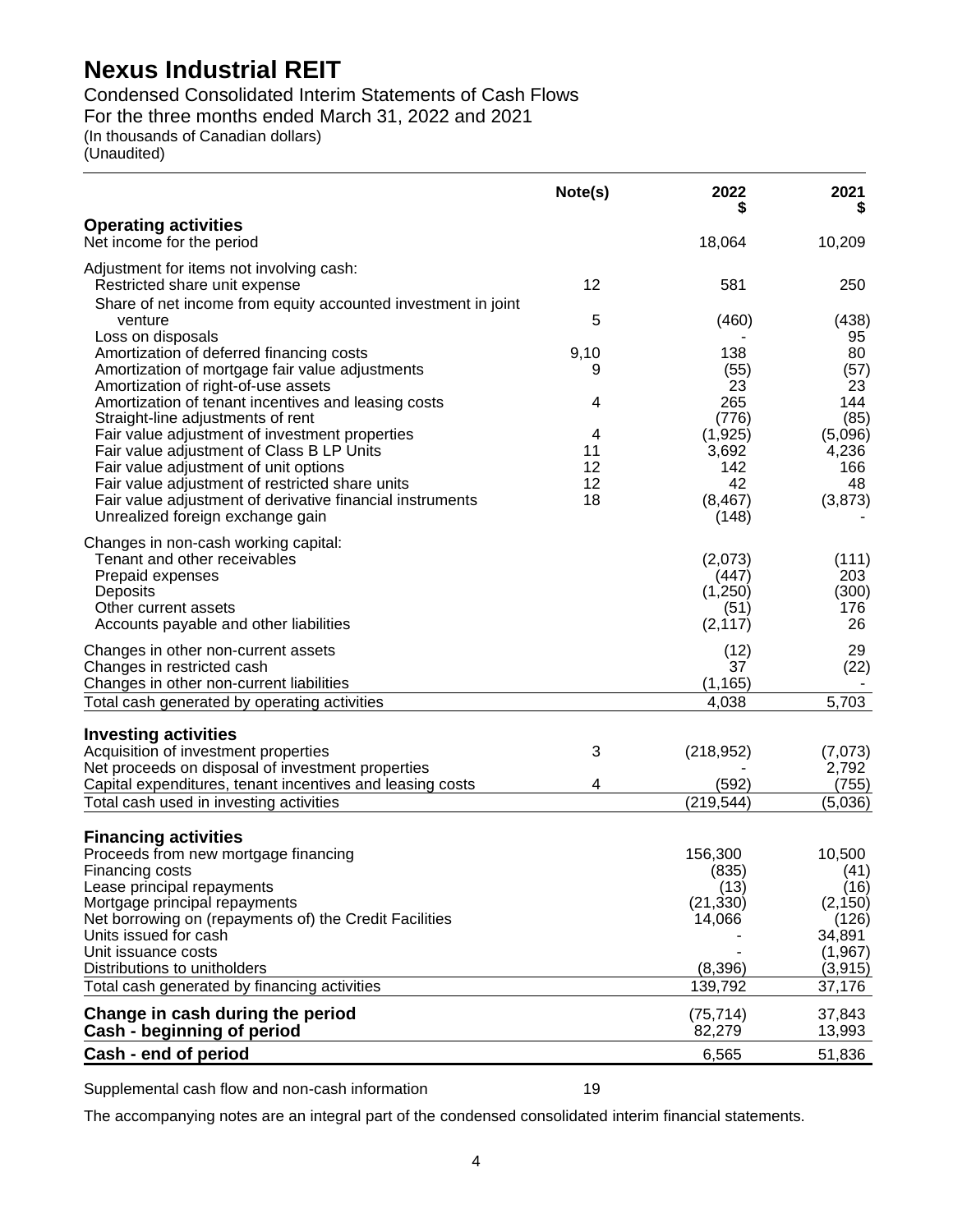Notes to Condensed Consolidated Interim Financial Statements (In thousands of Canadian dollars) (Unaudited)

## **1 Organization**

Nexus Industrial REIT (formerly Nexus Real Estate Investment Trust) is an unincorporated, open-ended real estate investment trust governed by the laws of the Province of Ontario pursuant to an amended and restated declaration of trust dated March 7, 2022. Nexus Industrial REIT and its subsidiaries, (together, "the REIT") own and operate commercial real estate properties across Canada. The registered office of the REIT is located at 211-1540 Cornwall Road, Oakville, ON, L6J 7W5.

## **2 Summary of significant accounting policies**

### **Statement of compliance**

The condensed consolidated interim financial statements of the REIT have been prepared by management in accordance with International Financial Reporting Standards ("IFRS") applicable to the preparation of interim financial statements, including International Accounting Standard 34, Interim Financial Reporting, and do not include all of the information required for full annual financial statements, and should be read in conjunction with the audited consolidated financial statements as at and for the year ended December 31, 2021.

### **Basis of presentation**

The condensed consolidated interim financial statements have been prepared on a going concern basis and under the historical cost convention, except for the revaluation of investment properties, unit options, restricted share units and financial instruments classified as fair value through profit or loss ("FVTPL"), which are presented at fair value. These condensed consolidated interim financial statements are presented in thousands of Canadian dollars, which is the functional currency of the REIT. The condensed consolidated interim financial statements were authorized for issue by the board of trustees of the REIT on May 12, 2022.

As at March 31, 2022 the REIT has presented its investment in a limited partnership as a separate item on the condensed consolidated interim statements of financial position. The prior period balance has been reclassified from other assets to other investments to conform with the presentation adopted in the current period.

#### **Significant accounting judgments, estimates and assumptions**

The preparation of financial statements in conformity with IFRS requires management to make estimates and assumptions that affect the application of accounting policies and reported amounts of assets, liabilities, and contingent liabilities at the date of the financial statements and the reported amount of revenues and expenses during the period. Actual results may differ materially from these estimates. Estimates and assumptions used in these condensed consolidated interim financial statements are based on information available to the REIT as at the end of the reporting period.

## **Standards issued but not yet effective**

There are pending changes to IFRS which are not yet effective for the current period and have not been applied in the preparation of the REIT's condensed consolidated interim financial statements:

#### *IAS 1, Classification of Liabilities as Current or Non-Current*

On January 23, 2020, the IASB issued "Classification of Liabilities as Current or Non-Current (Amendments to IAS 1)". The amendments clarify that the classification of liabilities as current or non-current should be based on rights that are in existence at the end of the reporting period. The amendments also clarify the definition of "settlement" and provide situations which would be considered as a settlement of a liability. The amendments are effective January 1, 2023, with earlier application permitted. The REIT is currently evaluating the impact of these amendments on its consolidated financial statements.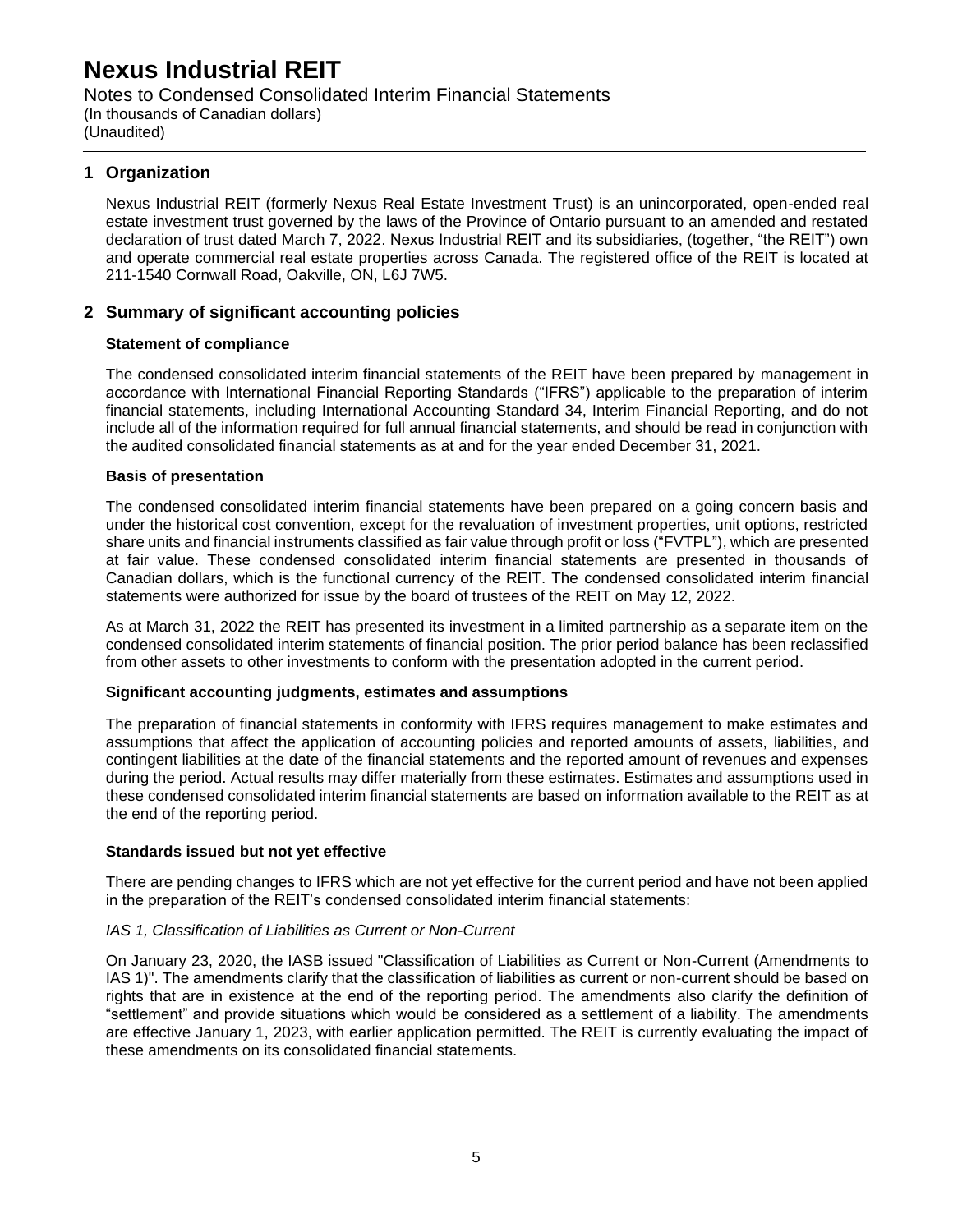Notes to Condensed Consolidated Interim Financial Statements (In thousands of Canadian dollars) (Unaudited)

**3 Acquisitions and disposals**

### **Acquisitions**

The impact of the acquisitions completed during the three-months ended March 31, 2022 is as follows:

| Property location                                                                                                                                                                                   | Note             | Acquisition<br>date                                                                                                                     | Contractual<br>purchase<br>price                         | Fair value<br>adjustment (1) | Transaction<br>costs                             | Investment<br>properties<br>acquired                              | Working<br>capital<br>acquired                                               | Mortgages<br>assumed <sup>(2)</sup>                                  | Net assets<br>acquired                                            |
|-----------------------------------------------------------------------------------------------------------------------------------------------------------------------------------------------------|------------------|-----------------------------------------------------------------------------------------------------------------------------------------|----------------------------------------------------------|------------------------------|--------------------------------------------------|-------------------------------------------------------------------|------------------------------------------------------------------------------|----------------------------------------------------------------------|-------------------------------------------------------------------|
| Edmonton, AB<br>London, ON<br>Edmonton, AB<br>Edmonton, AB<br>Mascouche, QC<br>Regina, SK<br>Post-closing adjustments                                                                               | a<br>U<br>d<br>е | March 1 <sup>st</sup><br>March 1 <sup>st</sup><br>February 22nd<br>February 8 <sup>th</sup><br>February 2nd<br>January 12 <sup>th</sup> | 14,600<br>35,694<br>91,000<br>38,161<br>28,914<br>28,000 | 1,736<br>-                   | 51<br>1,052<br>192<br>154<br>976<br>147<br>2,524 | 14,651<br>38,482<br>91,192<br>38,315<br>29,890<br>28,147<br>2,524 | $^{\prime}141)$<br>$\langle 256 \rangle$<br>(59)<br>'119)<br>(.355)<br>(290) | (2,664)<br>-<br>$\overline{\phantom{0}}$<br>$\overline{\phantom{0}}$ | 14,510<br>35,562<br>91,133<br>38,196<br>28,535<br>27,857<br>2,524 |
|                                                                                                                                                                                                     |                  |                                                                                                                                         | 236,369                                                  | 1.736                        | 5,096                                            | 243.201                                                           | (2,220)                                                                      | (2,664)                                                              | 238,317                                                           |
| Consideration:<br><sup>(1)</sup> Fair value adjustment for Class B LP units issued, and mortgage assumed on acquisition.<br>(2) Fair value of mortgages assumed.<br>Cash<br>Class B LP Units issued |                  |                                                                                                                                         |                                                          |                              |                                                  | 218,952<br>19,364                                                 |                                                                              |                                                                      |                                                                   |

238,317

- a) On March 1, 2022, the REIT acquired three industrial properties located in London, Ontario for a contractual purchase price of \$35,694. The purchase price was partially satisfied through the issuance of 1,565,394 Class B LP Units at a deemed value of \$11.30 per unit which are convertible to REIT Units on a one-to-one basis with the balance, net of closing adjustments, satisfied in cash. The fair value of the units issued as purchase consideration, on the date of issuance, was measured at the closing price of the REIT's units on March 1, 2022 of \$12.37 per unit. The property was initially recorded at \$37,369, the fair value of the consideration paid. The carrying amount of the property was subsequently adjusted to the acquisition date fair value of the property of \$35,694.
- b) On February 22, 2022, the REIT acquired two industrial properties located in Edmonton, Alberta for a contractual purchase price of \$91,000. Pursuant to the acquisition the REIT acquired a ground lease liability of \$9,175 and an associated lease liability of \$9,175.
- c) On February 8, 2022, the REIT acquired an industrial warehouse located in Edmonton, Alberta for a contractual purchase price of \$38,161.
- d) On February 2, 2022, the REIT acquired a distribution centre located in the Montreal, Quebec area for a contractual purchase price of \$28,914.
- e) Post-closing adjustments relate to transaction costs for an industrial property acquired in December 2021.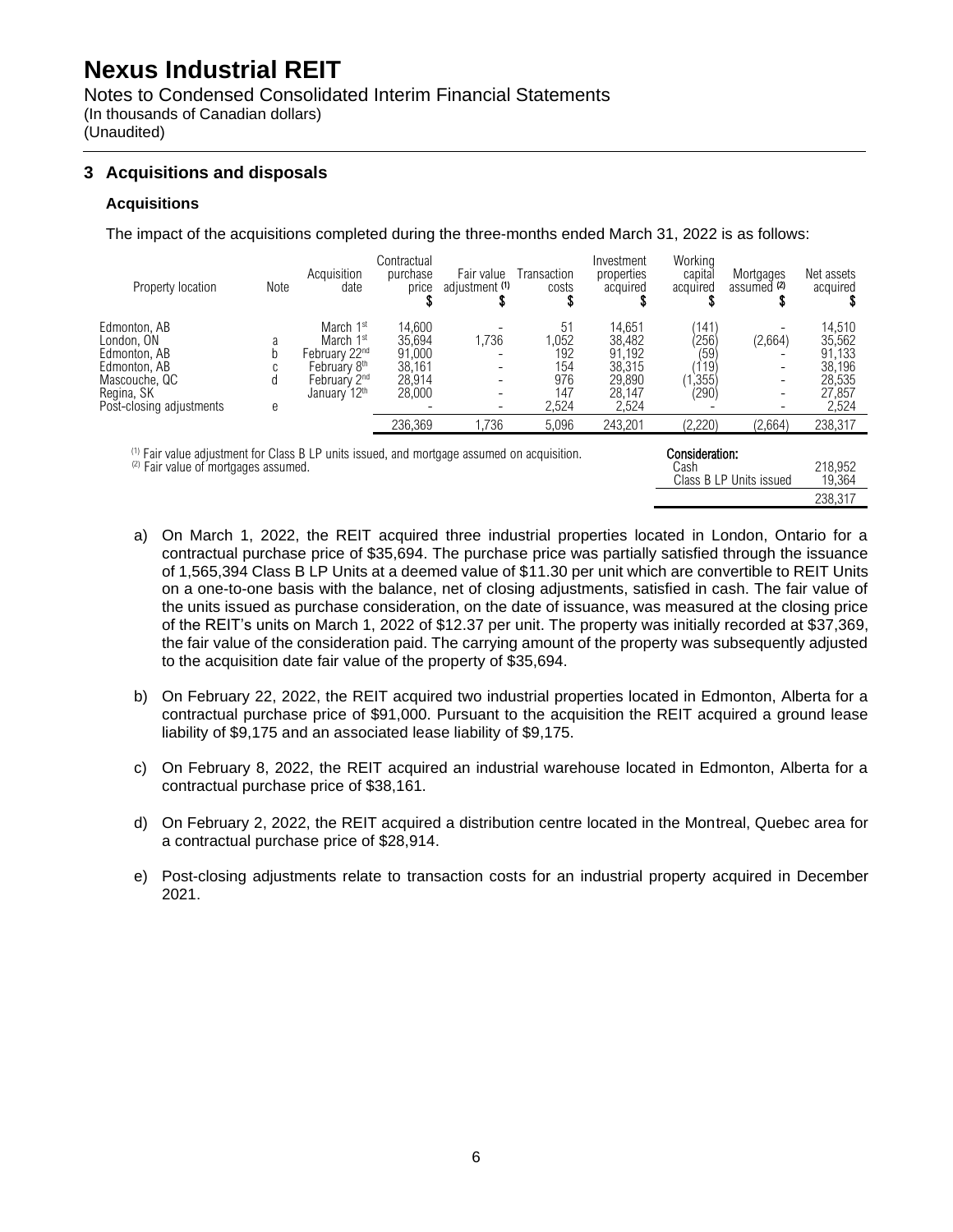## Notes to Condensed Consolidated Interim Financial Statements

(In thousands of Canadian dollars)

(Unaudited)

The impact of the acquisitions completed during the year ended December 31, 2021 is as follows:

| Property location                                                                                                                              | Note | Acquisition<br>date      | Contractual<br>purchase<br>price | Fair value<br>adjustment <sup>(1)</sup> | Transaction<br>costs | Investment<br>properties<br>acquired | Workina<br>capital<br>acquired | Mortgages<br>assumed <sup>(2)</sup> | Net assets<br>acquired |
|------------------------------------------------------------------------------------------------------------------------------------------------|------|--------------------------|----------------------------------|-----------------------------------------|----------------------|--------------------------------------|--------------------------------|-------------------------------------|------------------------|
| London, ON                                                                                                                                     |      | December 30th            | 12,550                           |                                         | 323                  | 12,873                               | (16)                           |                                     | 12,857                 |
| Pointe-Claire, QC                                                                                                                              |      | December 9th             | 98,183                           | (1,052)                                 | 98                   | 97,229                               | (274                           | (60, 440)                           | 36,515                 |
| Nisku, AB                                                                                                                                      |      | November 19th            | 19,335                           |                                         | 74                   | 19,409                               | (44                            |                                     | 19,365                 |
| London. ON                                                                                                                                     |      | November 1 <sup>st</sup> | 44.070                           | 16,345                                  | 1,055                | 61.470                               | '447                           | (16, 448)                           | 44,575                 |
| Windsor, ON                                                                                                                                    |      | October 13th             | 11,500                           |                                         | 360                  | 11,860                               | '102                           |                                     | 11,758                 |
| Moncton, NB and Regina, SK                                                                                                                     |      | October 1 <sup>st</sup>  | 241,095                          |                                         | 2,401                | 243,496                              | (1, 191)                       |                                     | 242,305                |
| Red Deer, AB                                                                                                                                   |      | September 9th            | 19,750                           |                                         | 47                   | 19,797                               | 181                            | $\overline{\phantom{a}}$            | 19,716                 |
| Edmonton, AB                                                                                                                                   |      | July 23rd                | 19,700                           |                                         | 65                   | 19.765                               | '267                           |                                     | 19,498                 |
| Edmonton, AB                                                                                                                                   |      | July 16th                | 12,050                           |                                         | 58                   | 12,108                               | 205)                           |                                     | 11,903                 |
| Calgary, AB and Headingley, MB                                                                                                                 |      | July 2nd                 | 44,000                           | 2,892                                   | 397                  | 47.289                               | $287^\circ$                    |                                     | 47,002                 |
| Windsor, ON                                                                                                                                    |      | July $14th$              | 14,665                           |                                         | 479                  | 15,144                               | (51)                           |                                     | 15,093                 |
| St. Thomas, ON                                                                                                                                 |      | June 11th                | 13,800                           |                                         | 364                  | 14,164                               |                                |                                     | 14,164                 |
| Red Deer, AB                                                                                                                                   |      | June 10th                | 16,300                           |                                         | 72                   | 16,372                               | (74)                           |                                     | 16,298                 |
| London, ON                                                                                                                                     | k    | April 1st                | 103,500                          | 7,217                                   | 2,562                | 113,279                              | (567                           | (7, 913)                            | 104,799                |
| Edmonton, ON                                                                                                                                   |      | March 1 <sup>st</sup>    | 14,000                           | (60)                                    | 73                   | 14,013                               | (468)                          |                                     | 13,545                 |
|                                                                                                                                                |      |                          | 684.498                          | 25,342                                  | 8,428                | 718,268                              | (4,074)                        | (84, 801)                           | 629,393                |
| <sup>(1)</sup> Fair value adjustment for Class B LP units issued, and mortgage assumed on acquisition.<br>(2) Fair value of mortgages assumed. |      |                          |                                  |                                         |                      |                                      | Consideration:<br>Cash         |                                     | 477,176                |

(2) Fair value of mortgages assumed. The cash are cash as the cash of the cash and the cash and the cash and the cash and the cash and the cash and the cash and the cash and the cash of the cash of the cash of the cash of Deferred consideration 10,720<br>Class B LP Units issued 141,497 Class B LP Units issued 629,393

- f) On December 9, 2021, the REIT acquired a 50% interest in an industrial property located in Pointe-Claire, Quebec for a contractual purchase price of \$98,183.
- g) On November 19, 2021, the REIT acquired a single-tenant industrial property in Nisku, Alberta, for a contractual purchase price of \$19,335 (\$15,250 USD).
- h) On November 1, 2021, the REIT acquired an industrial property located in London, Ontario, for a contractual purchase price of \$44,070. The purchase price was partially satisfied through the issuance of 3,303,275 Class B LP Units at a deemed value of \$8.63 per unit which are convertible to REIT Units on a one-to-one basis with the balance, net of closing adjustments, satisfied in cash. The fair value of the units issued as purchase consideration, on the date of issuance, was measured at the closing price of the REIT's units on November 1, 2021 of \$13.31 per unit. The property was initially recorded at \$59,537, the fair value of the consideration paid. The carrying amount of the property was subsequently adjusted to the acquisition date fair value of the property of \$44,070.
- i) On October 1, 2021, the REIT acquired three single-tenant distribution centres located in Moncton, New Brunswick and Regina, Saskatchewan for a contractual purchase price of \$230,375 plus deferred consideration of \$10,720 (see note 13).
- j) On July 2, 2021, the REIT acquired two single-tenant industrial properties located in Calgary, Alberta and Headingley, Manitoba (the "Valard Properties"), for a contractual purchase price of \$44,000. The purchase price was partially satisfied through the issuance of 1,821,925 Class B LP Units at a deemed value of \$8.45 per unit which are convertible to REIT Units on a one-to-one basis with the balance, net of closing adjustments, satisfied in cash. The fair value of the units issued as purchase consideration, on the date of issuance, was measured at the closing price of the REIT's units on July 2, 2021, of \$10.04 per unit. The Valard Properties were initially recorded at \$46,892, the fair value of the consideration paid. The carrying amount was subsequently adjusted to the acquisition date fair value of the Valard Properties of \$44,000.
- k) On April 1, 2021, the REIT acquired six industrial properties located in London, Ontario (the "London Properties"), for a contractual purchase price of \$103,500. The purchase price was partially satisfied through the issuance of 8,586,407 Class B LP Units at a deemed value of \$7.64 per unit which are convertible to REIT Units on a one-to-one basis with the balance, net of closing adjustments, satisfied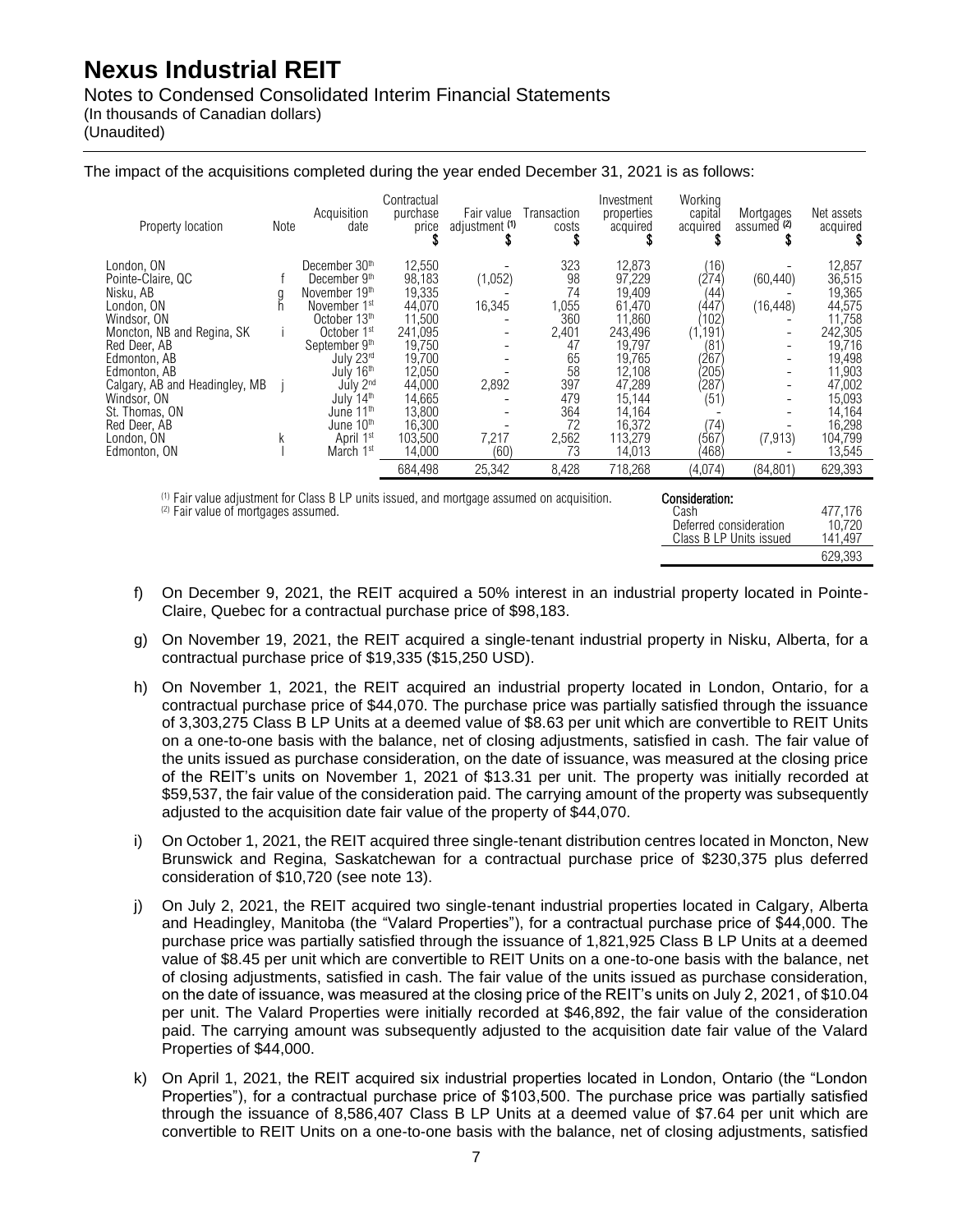Notes to Condensed Consolidated Interim Financial Statements

(In thousands of Canadian dollars) (Unaudited)

> in cash. The fair value of the units issued as purchase consideration, on the date of issuance, was measured at the closing price of the REIT's units on April 1, 2021 of \$8.42 per unit. The London Properties were initially recorded at \$110,717, the fair value of the consideration paid. The carrying amount was subsequently adjusted to the acquisition date fair value of the London Properties of \$103,500.

l) On March 1, 2021, the REIT acquired two industrial properties located in Edmonton, Alberta (the "Edmonton Properties"), for a contractual purchase price of \$14,000. The purchase price was partially satisfied through the issuance of 853,659 Class B LP Units at a deemed value of \$8.20 per unit which are convertible to REIT Units on a one-to-one basis with the balance, net of closing adjustments, satisfied in cash. The fair value of the units issued as purchase consideration, on the date of issuance, was measured at the closing price of the REIT's units on March 1, 2021 of \$8.13 per unit. The Edmonton Properties were initially recorded at \$13,940, the fair value of the consideration paid. The carrying amount was subsequently adjusted to the acquisition date fair value of the Edmonton Properties of \$14,000.

## **4 Investment properties**

|                                                                                                    | <b>Note</b> | March 31,<br>2022 | December 31,<br>2021 |
|----------------------------------------------------------------------------------------------------|-------------|-------------------|----------------------|
| Balance, beginning of period                                                                       |             | 1,545,866         | 667,601              |
| Acquisition of investment properties<br>Additions - capital expenditures                           | 3           | 243.201<br>190    | 718,268<br>5,083     |
| Additions - tenant incentives and leasing costs                                                    |             | 402               | 1,361                |
| Amortization of tenant incentives and leasing costs<br>Reclassified from prepaid development costs |             | (265)             | (669)<br>3,450       |
| Investment properties reclassified as assets held for sale                                         |             | (54,880)          |                      |
| Disposal of investment properties                                                                  | 3           |                   | (13,900)             |
| Fair value adjustment                                                                              |             | 1,925             | 164.672              |
| Ground lease additions                                                                             | 3b          | 9,175             |                      |
| Balance, end of period                                                                             |             | 1.745.614         | 1.545.866            |

Acquisition of investment properties includes \$5,096 of transaction costs (December 31, 2021 - \$8,428).

As at March 31, 2022, the REIT classified five properties with a combined fair value of \$54,880 as assets held for sale. The mortgages, and a lease liability, associated with these properties were classified as liabilities associated with assets held for sale.

The fair value of the investment properties as at March 31, 2022 was determined primarily through the application of the direct capitalization method, with certain adjustments for the present value of rents determined to be above or below market rents.

The fair value of the investment properties as at March 31, 2022 represents the REIT's best estimate based on available information as at the end of the reporting period.

The key valuation metrics used in determining the fair value of the investment properties are as detailed below:

|                                      | March 31,<br>2022   | December 31,<br>2021 |
|--------------------------------------|---------------------|----------------------|
| Weighted average capitalization rate | 5.39%               | 5.47%                |
| Range of capitalization rates        | $3.90\%$ - $9.50\%$ | $3.90\%$ - 9.50%     |
| Stabilized net operating income      | \$93,220            | \$84.169             |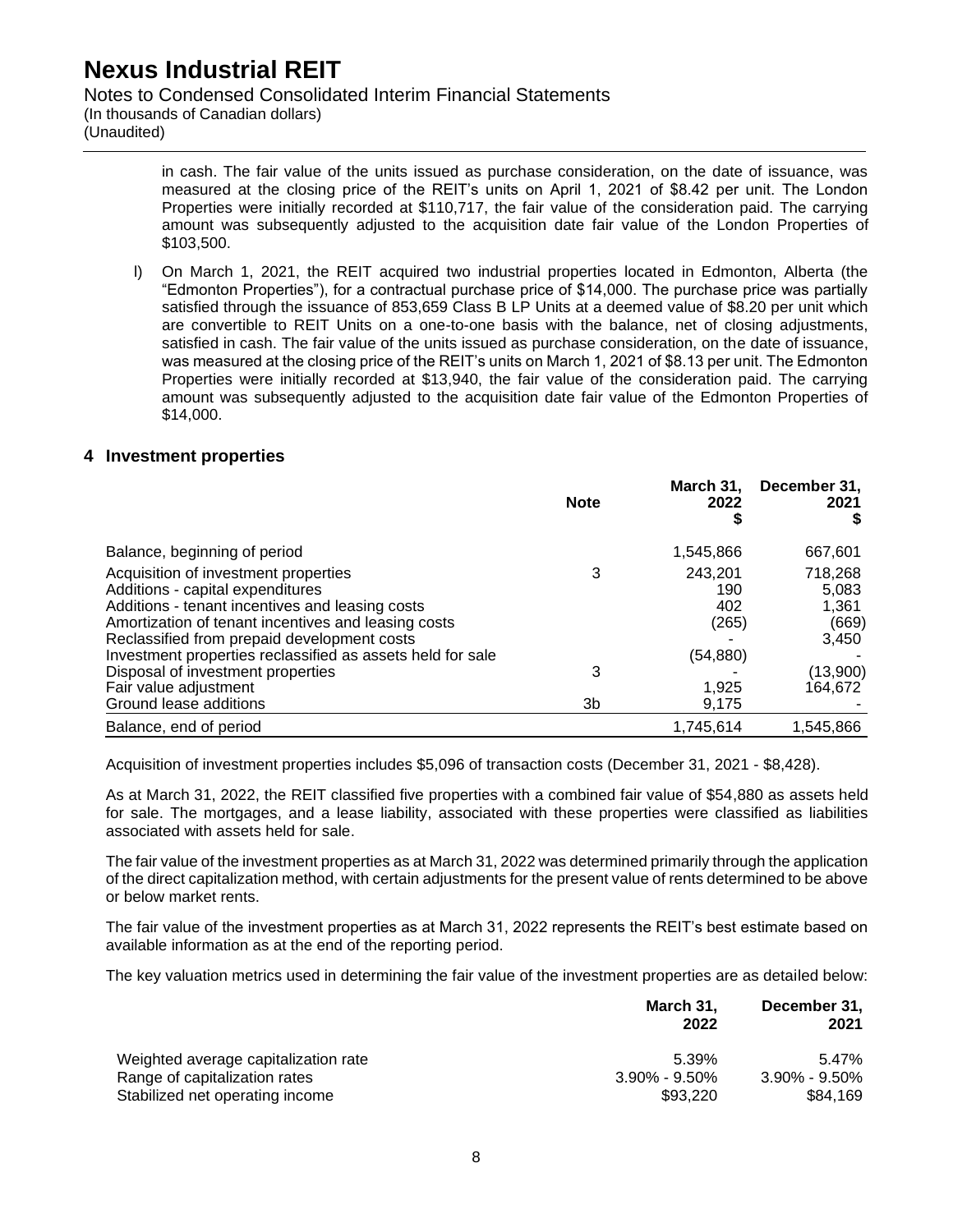Notes to Condensed Consolidated Interim Financial Statements

(In thousands of Canadian dollars) (Unaudited)

The fair value of the investment properties is most sensitive to changes in capitalization rates. As at March 31, 2022, a 0.25% increase in the weighted average capitalization rate would result in a decrease of approximately \$76,813 in the determination of the fair value of the investment properties. A 0.25% decrease in the weighted average capitalization rate would result in an increase of approximately \$84,293 in the determination of the fair value of the investment properties.

The calculation of the fair value of investment properties using the direct income capitalization method results in the measurement being classified as Level 3 in the fair value hierarchy. Significant unobservable inputs used in the Level 3 valuation of the investment properties are the capitalization rate and the stabilized net operating income applied in the valuations. Generally, an increase in stabilized net operating income or a decrease in capitalization rates will result in an increase in the fair value of investment properties. Conversely, a decrease in stabilized net operating income or an increase in capitalization rates will generally result in a decrease in the fair value of investment properties.

## **5 Equity investment in joint venture**

The REIT has a 50% interest in Société en Commandite 2045 Stanley, the limited partnership that owns the office building located at 2039-2047 rue Stanley in Montreal.

The following table summarizes the equity investment in the joint venture:

|                                                      | March 31,<br>2022 | December 31,<br>2021 |
|------------------------------------------------------|-------------------|----------------------|
| Balance, beginning of period                         | 9.178             | 8.261                |
| Share of net income from investment in joint venture | 460               | 917                  |
| Balance, end of period                               | 9.638             | 9.178                |

The following table summarizes the cumulative financial information of the joint venture:

|                                 | March 31.<br>2022 | December 31,<br>2021 |
|---------------------------------|-------------------|----------------------|
|                                 |                   |                      |
| Investment property             | 33,241            | 33,242               |
| Other non-current assets        | 923               | 884                  |
| <b>Current assets</b>           | 1.022             | 528                  |
| Non-current liabilities         | (14,088)          | (14, 921)            |
| <b>Current liabilities</b>      | (1,823)           | (1, 377)             |
| Net assets                      | 19,275            | 18,356               |
| 50% investment in joint venture | 9,638             | 9,178                |

|                                                           | For the period ended<br>March 31, |       |  |
|-----------------------------------------------------------|-----------------------------------|-------|--|
|                                                           | 2022                              | 2021  |  |
| Net rental income                                         |                                   |       |  |
| Property revenues                                         | 979                               | 966   |  |
| Property expenses                                         | (488)                             | (451) |  |
| Net rental income                                         | 491                               | 515   |  |
| General and administrative expense                        | (57)                              | (40)  |  |
| Fair value adjustment of derivative financial instruments | 608                               | 533   |  |
| Net interest expense                                      | (122)                             | (133) |  |
| Net income and comprehensive income                       | 920                               | 875   |  |
| Share of net income and comprehensive income from 50%     |                                   |       |  |
| investment in joint venture                               | 460                               | 438   |  |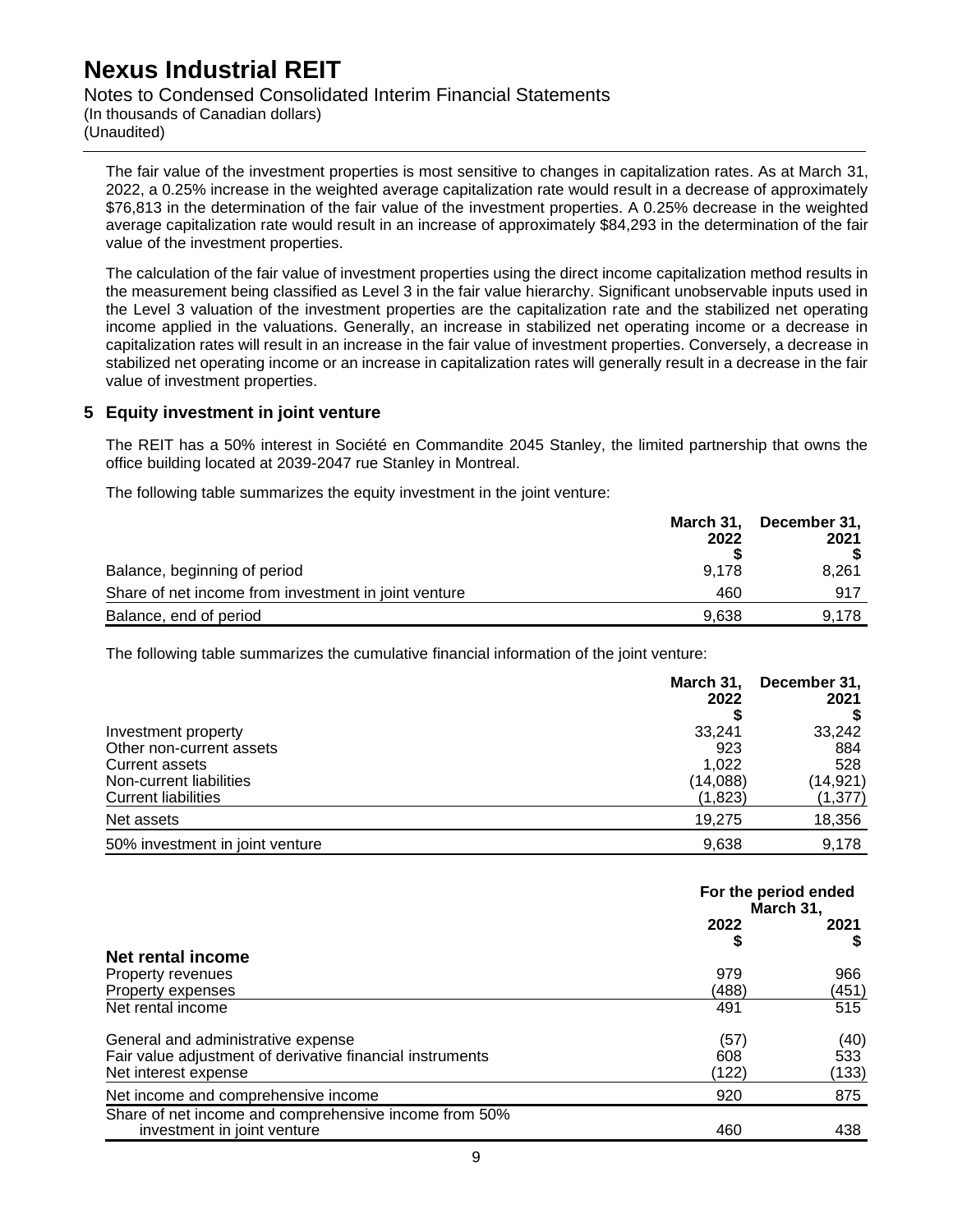Notes to Condensed Consolidated Interim Financial Statements (In thousands of Canadian dollars) (Unaudited)

### **6 Tenant and other receivables**

The REIT leases industrial, office and retail properties to tenants under operating leases. Minimum rental commitments on non-cancellable tenant operating leases over their remaining terms are as follows:

|                   | March 31,<br>2022<br>\$ |
|-------------------|-------------------------|
| Remainder of 2022 | 69,408                  |
| 2023              | 86,360                  |
| 2024              | 80,465                  |
| 2025              | 69,026                  |
| 2026              | 55,063                  |
| Thereafter        | 336,948                 |
|                   | 697,270                 |

### **7 Other assets**

Other assets are comprised as follows:

|                                                | March 31,<br>2022<br>\$ | December 31,<br>2021 |
|------------------------------------------------|-------------------------|----------------------|
| Prepaid development costs                      | 198                     | 198                  |
| Vendor rent obligations                        | 601                     | 801                  |
| Property tax reserves held by mortgage lenders | 280                     | 414                  |
| Cumulative straight-line rent adjustments      | 3,834                   | 3,054                |
| Restricted cash                                | 635                     | 630                  |
| Prepaid acquisition costs                      | 407                     | 542                  |
| Other                                          | 1,452                   | 930                  |
| Balance, end of period                         | 7,407                   | 6,569                |
| Less: Current portion                          | (7, 310)                | (6, 483)             |
| Non-current balance, end of period             | 97                      | 86                   |

As at March 31, 2022, the vendor rent obligation related to the REIT's Richmond, BC property was \$601 (December 31, 2021 - \$801). This amount is an estimate of the total expected to be due to the REIT during the completion of the buildout and prior to commencement of tenant leases.

During the period ended March 31, 2022, a total of \$401 (December 31, 2021 - \$2,384) of vendor rent obligation was accrued and recorded in other income in the condensed consolidated interim statement of income and comprehensive income.

## **8 Other investments**

On November 16, 2021, the REIT acquired an interest in a limited partnership for \$3,000 through one of its subsidiaries. The limited partnership owns development land. The REIT has accounted for the interest in the limited partnership as a FVTPL financial asset. The fair value of the investment was \$3,000 as at March 31, 2022 (December 31, 2021 - \$3,000).

The REIT also indirectly, through one of its subsidiaries, guaranteed a \$17,500 debt of the limited partnership and is entitled to an annual guarantee fee of \$175. During the period ended March 31, 2022, the REIT recorded other income of \$43 (December 31, 2021 - \$nil) with respect to the annual guarantee fee.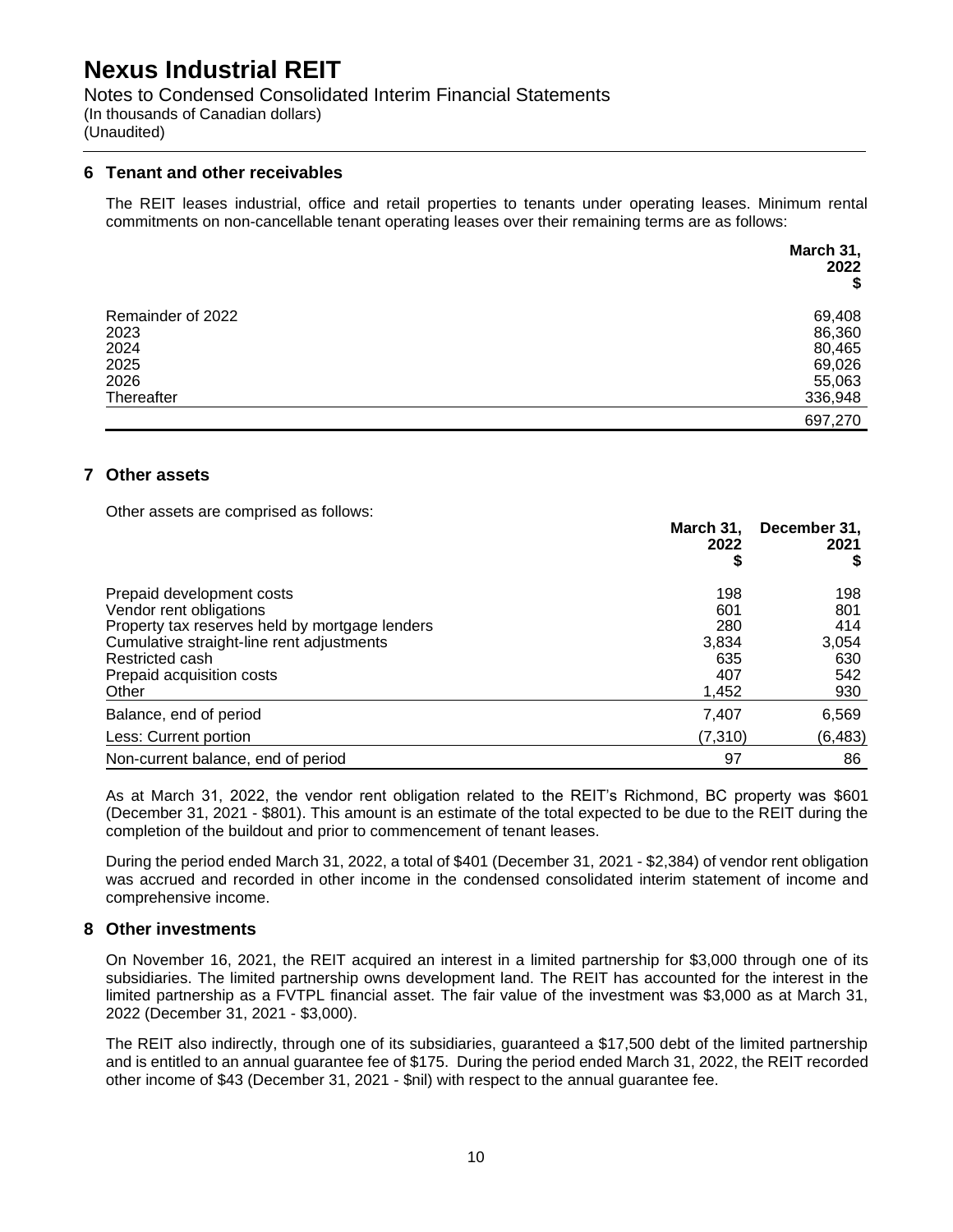Notes to Condensed Consolidated Interim Financial Statements (In thousands of Canadian dollars) (Unaudited)

### **9 Mortgages payable**

As at March 31, 2022, the mortgages payable are secured by charges against 81 of the REIT's investment properties. The weighted average interest rate, including deferred financing costs and interest rate swap agreements, of the mortgages payable is 3.29% (December 31, 2021 – 3.28%) and the weighted average term to maturity is 6.71 years (December 31, 2021 – 6.61 years). The breakdown of future principal repayments, including mortgage maturity, is presented in the following table:

|                   | <b>Scheduled</b><br>repayments | <b>Principal</b><br>maturities | Total<br>\$ |
|-------------------|--------------------------------|--------------------------------|-------------|
| Remainder of 2022 | 14,981                         | 24.490                         | 39,471      |
| 2023              | 19,260                         | 48,922                         | 68,182      |
| 2024              | 17.707                         | 43.319                         | 61,026      |
| 2025              | 16,358                         | 61,570                         | 77,928      |
| 2026              | 13.729                         | 86,056                         | 99,785      |
| Thereafter        | 97,110                         | 306,835                        | 403,945     |
| Total             | 179,145                        | 571,192                        | 750,337     |

The following table summarizes the changes in mortgages payable for the three months ended March 31, 2022 and year ended December 31, 2021:

|                                                                                                                                                                                                                                                                                                                                | <b>Note</b> | March 31,<br>2022                                   | December 31,<br>2021<br>S                            |
|--------------------------------------------------------------------------------------------------------------------------------------------------------------------------------------------------------------------------------------------------------------------------------------------------------------------------------|-------------|-----------------------------------------------------|------------------------------------------------------|
| Mortgages payable, beginning of period<br>New mortgage financing<br>Mortgages refinanced/repaid<br>Principal repaid on disposal of investment properties<br>Mortgages assumed<br>Principal repayments                                                                                                                          | 3           | 612,764<br>156,300<br>(16, 910)<br>2.603<br>(4,420) | 274,231<br>266,761<br>(1, 812)<br>84,456<br>(10,872) |
| Mortgages payable, end of period                                                                                                                                                                                                                                                                                               |             | 750,337                                             | 612,764                                              |
| Less: Deferred financing costs, beginning of period<br>Less: Additions to deferred financing costs<br>Plus: Amortization of deferred financing costs<br>Plus: Fair value adjustment of mortgages, beginning of period<br>Plus: Additions to fair value adjustment of mortgages<br>Less: Amortization of fair value adjustments | 3           | (2, 121)<br>(835)<br>110<br>520<br>61<br>(55)       | (911)<br>(1,586)<br>376<br>462<br>345<br>(287)       |
| Balance, end of period                                                                                                                                                                                                                                                                                                         |             | 748,017                                             | 611,163                                              |
| Less: Current portion                                                                                                                                                                                                                                                                                                          |             | (43, 675)                                           | (58, 152)                                            |
| Less: Mortgage payable associated with assets held for sale                                                                                                                                                                                                                                                                    |             | (22,953)                                            |                                                      |
| Non-current balance, end of period                                                                                                                                                                                                                                                                                             |             | 681,389                                             | 553,011                                              |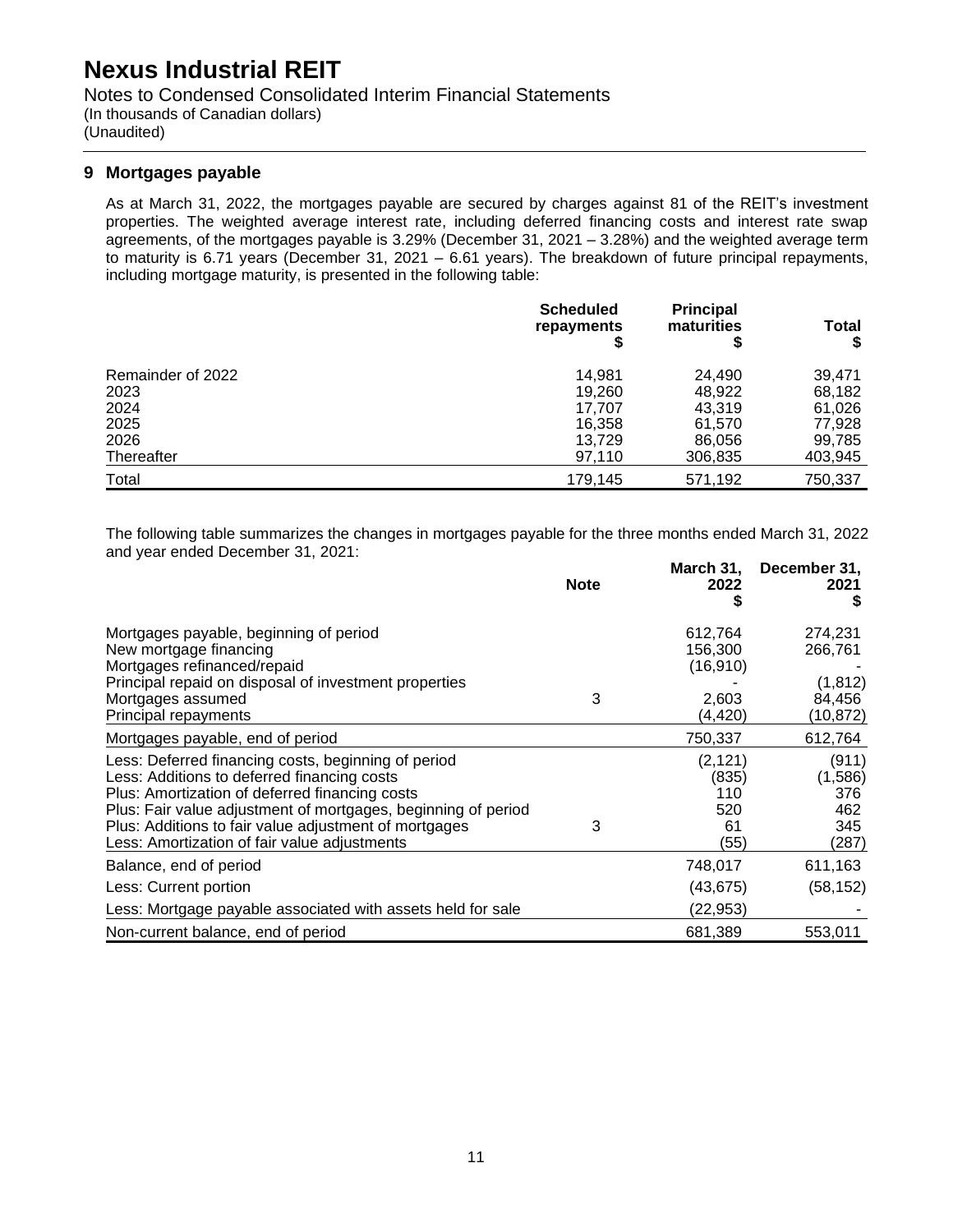Notes to Condensed Consolidated Interim Financial Statements (In thousands of Canadian dollars) (Unaudited)

### **10 Credit Facilities**

On June 24, 2021, the REIT entered into a new \$40,000 revolving credit facility agreement ("Credit Facility 3"). The revolving credit facility matures on June 24, 2024 and is secured against three of the REIT's investment properties. The revolving credit facility allows the REIT to draw against the facility in the form of prime rate advances or bankers' acceptances. Prime rate advances bear interest at 90 basis points per annum over the lender's Canadian prime borrowing rate. Bankers' acceptance advances bear interest at 190 basis points per annum over the floating bankers' acceptance rate. The unadvanced portion of the revolving credit facility is subject to a predetermined standby fee. As at March 31, 2022, \$10,000 of this revolving credit facility was drawn (December 31, 2021 - undrawn).

The REIT has a \$500 revolving line of credit ("Credit Facility 2") bearing interest at 100 basis points per annum over the Canadian prime borrowing rate. This line of credit is secured against six of the REIT's investment properties and allows the REIT to draw down a yearly average maximum of 75% of the \$500 credit limit. As at March 31, 2022, this line of credit was undrawn (December 31, 2021 - undrawn).

On September 13, 2019, the REIT refinanced its existing credit facility to a fixed-term facility of \$65,000 and a revolving credit facility of \$5,000 (collectively "Credit Facility 1"). Credit Facility 1 matures on September 13, 2024 and is secured against 13 of the REIT's investment properties. The \$65,000 fixed-term facility bears interest at the 30-day bankers' acceptance rate plus 150 basis points. Concurrent with the refinancing, the REIT entered into interest rate swap agreements totalling \$65,000 to swap floating 30-day bankers' acceptance rates for a fixed rate of 1.65%, such that the interest rate on the fixed-term facility, including the 150-basis point spread, is fixed at 3.15%. The \$5,000 revolving credit facility allows the REIT to draw against the facility in the form of prime rate advances or bankers' acceptances. Prime rate advances bear interest at 100 basis points per annum over the Canadian prime borrowing rate. Bankers' acceptance advances bear interest at 200 basis points per annum over the floating bankers' acceptance rate. As at March 31, 2022, \$4,066 of the revolving portion of this credit facility was drawn (December 31, 2021 - undrawn).

(Credit Facility 1, Credit Facility 2 and Credit Facility 3, collectively "the Credit Facilities")

Funds drawn against the Credit Facilities are as follows:

|                                                | March 31,<br>2022<br>\$ | December 31,<br>2021 |
|------------------------------------------------|-------------------------|----------------------|
| Fixed-term borrowings<br>Prime rate borrowings | 65,000<br>14,066        | 65,000               |
| Total drawn against the Credit Facilities      | 79,066                  | 65,000               |
| Less: Deferred financing costs                 | (259)                   | (287)                |
| Balance, end of period                         | 78,807                  | 64,713               |
| Less: Current portion                          | (14,066)                |                      |
| Non-current balance, end of period             | 64,741                  | 64,713               |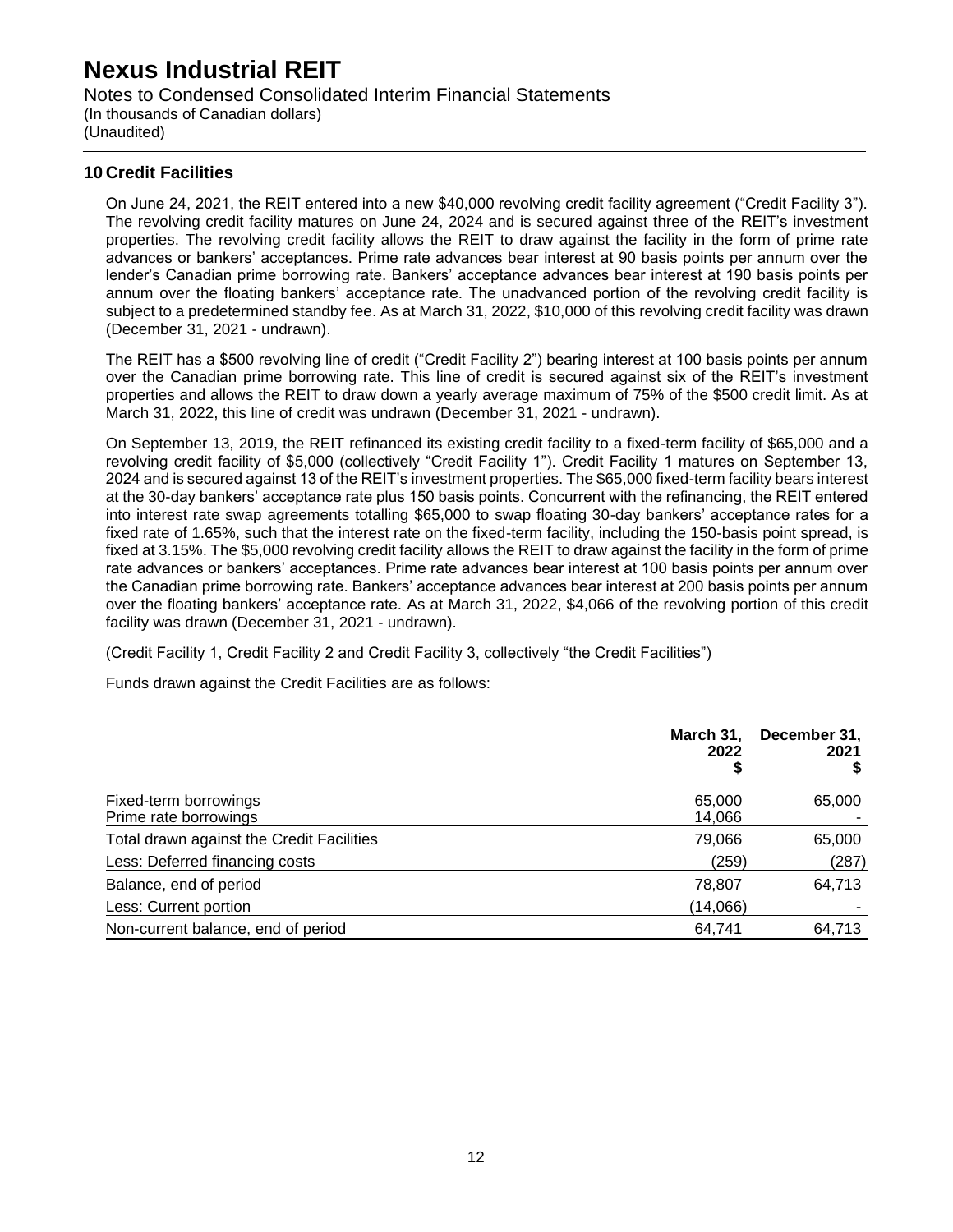Notes to Condensed Consolidated Interim Financial Statements (In thousands of Canadian dollars)

(Unaudited)

Details of the amounts drawn under the Credit Facilities on March 31, 2022 are as follows:

|                       | <b>Principal amount</b> | Interest rate           | <b>Repricing date</b>         |
|-----------------------|-------------------------|-------------------------|-------------------------------|
| Fixed-term borrowings | 65.000                  | $2.31\%$ <sup>(1)</sup> | April 13, 2022 <sup>(1)</sup> |
| Prime rate borrowings | 10.000                  | 3.60%                   | Variable                      |
| Prime rate borrowings | 4.066                   | 3.70%                   | Variable                      |

(1) The REIT entered into interest rate swap agreements in September 2019 to swap floating rate interest for a fixed rate of 3.15% over the term of Credit Facility 1 (see note 17).

The following table summarizes the changes in the Credit Facilities for the three months ended March 31, 2022 and year ended December 31, 2021:

|                                                                                                                                                  | March 31,<br>2022 | December 31,<br>2021 |
|--------------------------------------------------------------------------------------------------------------------------------------------------|-------------------|----------------------|
| Drawn against Credit Facilities, beginning of period<br>Net borrowings                                                                           | 65,000<br>14,066  | 65,293               |
| Working capital relief loan repayments                                                                                                           |                   | (293)                |
| Drawn against Credit Facilities, end of period                                                                                                   | 79,066            | 65,000               |
| Less: Deferred financing costs, beginning of period<br>Less: Deferred financing costs incurred<br>Plus: Amortization of deferred financing costs | (287)<br>28       | (97)<br>(259)<br>69  |
| Balance, end of period                                                                                                                           | 78,807            | 64,713               |

## **11 Class B LP Units**

The following table summarizes the changes in Class B LP Units for the three months ended March 31, 2022:

|                                                                                                                               | <b>Class B LP</b> |                        |                            |
|-------------------------------------------------------------------------------------------------------------------------------|-------------------|------------------------|----------------------------|
|                                                                                                                               | <b>Note</b>       | <b>Units</b>           | Amount                     |
| Balance - January 1, 2022                                                                                                     |                   | 19,662,658             | 248,150                    |
| Class B LP Units issued as purchase price consideration<br>Class B LP Units exchanged for REIT Units<br>Fair value adjustment | 3                 | 1.565.394<br>(455.481) | 19.364<br>(5,940)<br>3,692 |
| Balance - March 31, 2022                                                                                                      |                   | 20,772,571             | 265,266                    |

Distributions in the amount of \$3,205 (2021 - \$995) were declared payable to holders of Class B LP Units for the period ended March 31, 2022. These amounts have been recognized as finance expense in the condensed consolidated interim statement of income and comprehensive income. Distributions payable in the amount of \$1,108 were accrued as at March 31, 2022 (December 31, 2021 - \$1,049).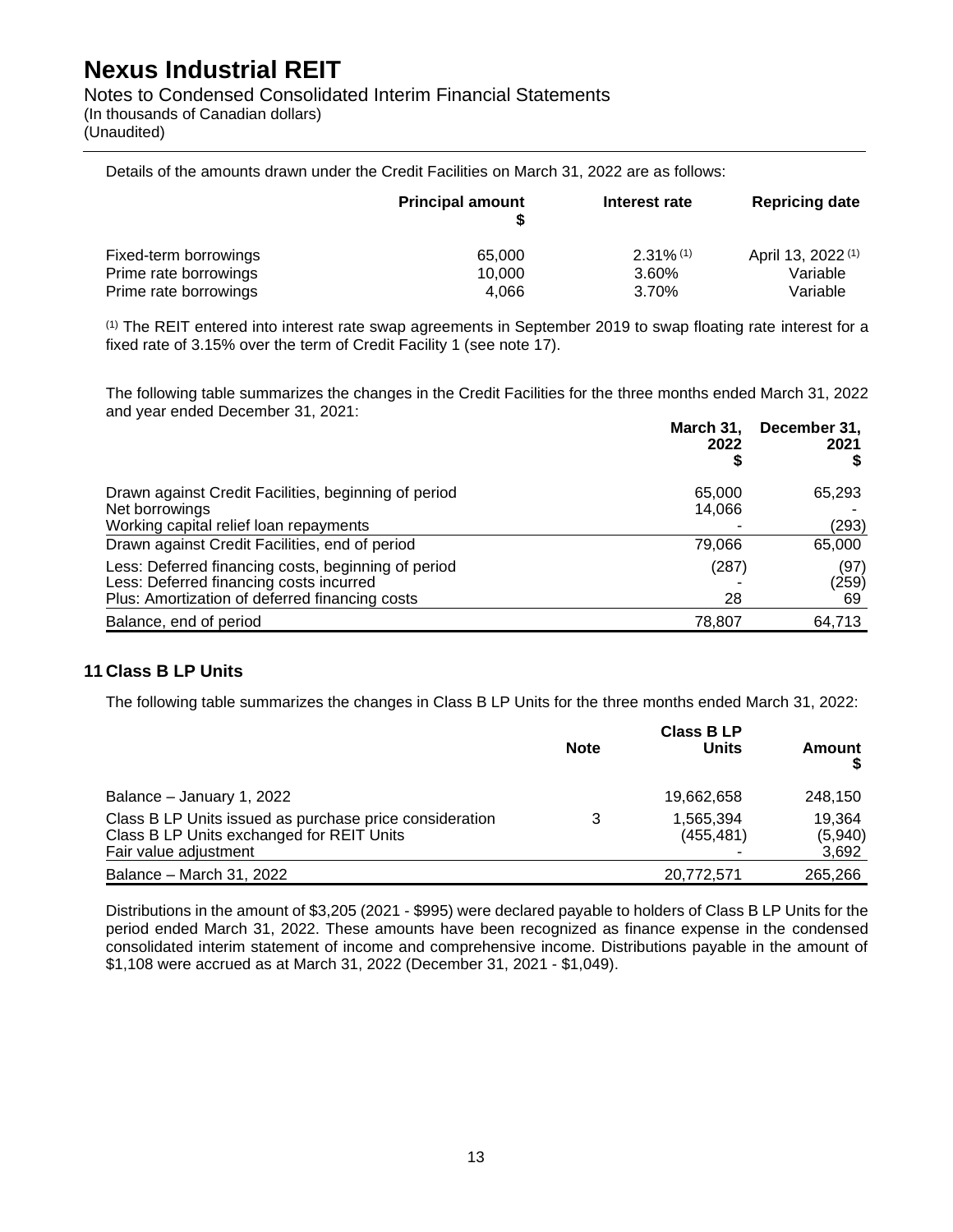Notes to Condensed Consolidated Interim Financial Statements (In thousands of Canadian dollars) (Unaudited)

### **12 Unit-based compensation**

Unit-based compensation liabilities are comprised as follows:

|                                           | March 31,<br>2022 | December 31,<br>2021 |
|-------------------------------------------|-------------------|----------------------|
| Unit options                              | 786               | 1,404                |
| Restricted share units                    | 195               | 553                  |
| Total unit-based compensation liabilities | 981               | 1,957                |

### *1) Unit options*

The REIT adopted a unit-based compensation plan (the "Option Plan") effective January 13, 2014. On June 4, 2021, the Option Plan was amended to allow for the cashless exercise of options. Under the terms of the Option Plan, the Board of Trustees may from time to time, at its discretion, grant options to purchase units of the REIT to trustees, officers and employees of the REIT and its affiliates, agents in connection with equity offerings and other consultants. The maximum number of options and restricted share units that may be reserved under the Option Plan and the Incentive Plan (as defined hereafter) is 10% of the outstanding units of the REIT.

The following table presents the changes in unit options for the period ended March 31, 2022 and year ended December 31, 2021:

|                                                             | Number of unit<br>options | Weighted<br>average | Weighted<br>average<br>remaining<br><b>Exercise price contractual life</b> | Number of<br>vested unit<br>options |
|-------------------------------------------------------------|---------------------------|---------------------|----------------------------------------------------------------------------|-------------------------------------|
| Outstanding as at January 1, 2021<br>Unit options exercised | 556,250<br>(200,000)      | 8.08<br>7.52        | 1.51                                                                       | 556.250                             |
| Outstanding as at December 31, 2021                         | 356,250                   | 8.40                | 0.95                                                                       | 356,250                             |
| Unit options exercised                                      | (168,750)                 | 8.40                |                                                                            |                                     |
| Outstanding as at March 31, 2022                            | 187,500                   | 8.40                | 0.67                                                                       | 187,500                             |

The weighted average unit price when unit options were exercised during the period ended March 31, 2022, was \$12.91 (\$10.32 for the year ended December 31, 2021).

The following table presents the details of unit options outstanding as at March 31, 2022:

| <b>Exercise price</b><br>\$ | <b>Number of unit</b> | Weighted<br>average<br>remaining<br>options contractual life | Number of<br>vested unit<br>options |
|-----------------------------|-----------------------|--------------------------------------------------------------|-------------------------------------|
| 8.40                        | 187,500               | 0.67                                                         | 187,500                             |

Options are fair valued applying the Black-Scholes method. The average expected volatility rate used in the valuation is estimated based on the historical volatility of comparable companies over a period of time approximating the average expected unit option holding period. The average risk-free interest rate used is based on Government of Canada bonds with terms consistent with the average expected unit option holding period. For vested options, the average expected unit option holding period used is estimated to be half of the life of the option. For unvested options, the average expected unit option holding period is estimated to be the period until the options vest plus half of the period from vesting to expiry.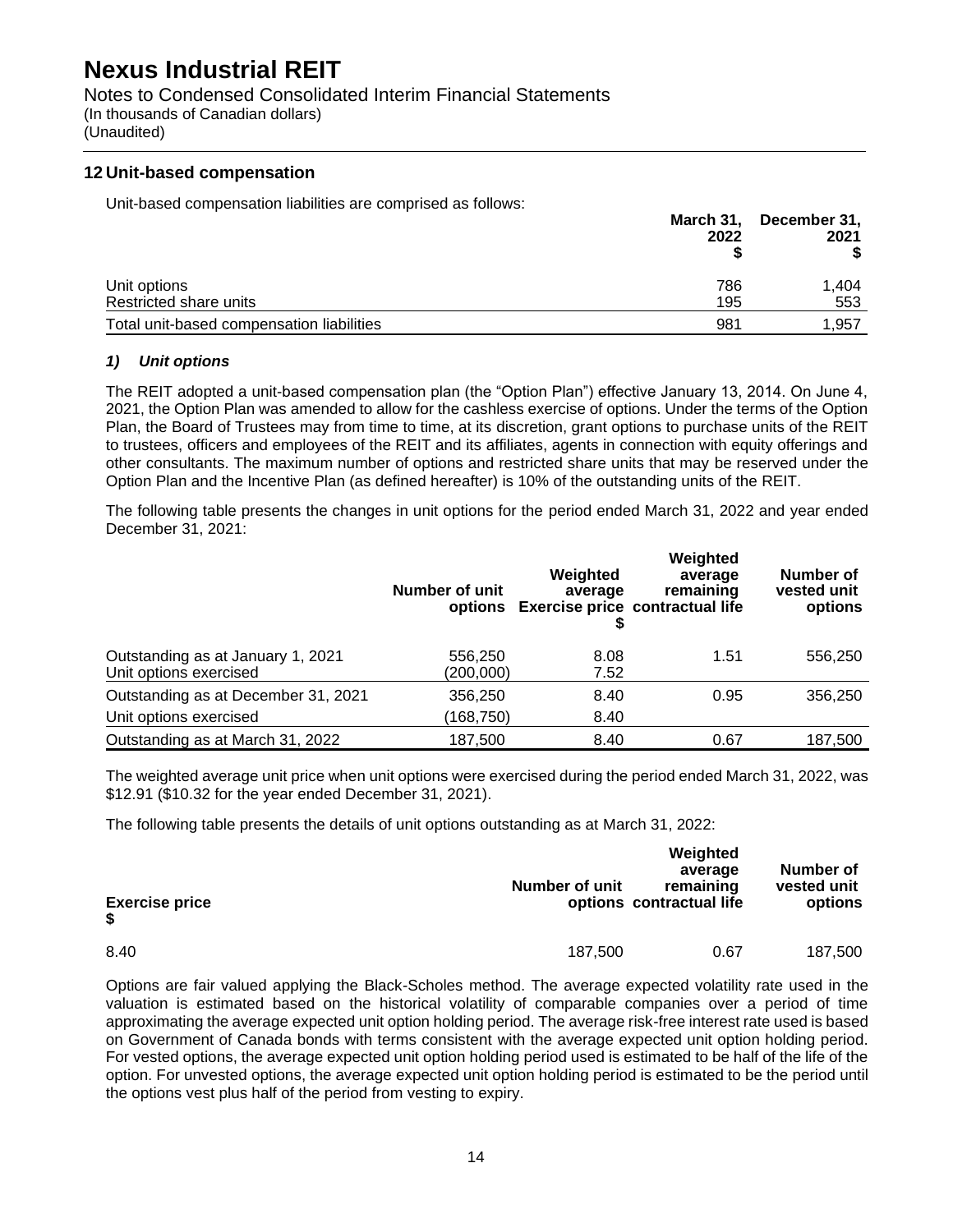## Notes to Condensed Consolidated Interim Financial Statements

(In thousands of Canadian dollars)

(Unaudited)

The key assumptions used in determining the fair value of the unit options are as detailed below:

|                                                       | March 31.<br>2022 | December 31.<br>2021 |
|-------------------------------------------------------|-------------------|----------------------|
| Weighted average expected unit option life (in years) | 0.33              | 0.48                 |
| Weighted average volatility rate                      | 25.00%            | 25.00%               |
| Weighted average risk-free interest rate              | $1.09\%$          | 0.32%                |
| Distribution yield                                    | 5.01%             | 5.07%                |

## *2) Restricted share units*

The REIT adopted an incentive unit plan (the "Incentive Plan") effective June 22, 2018. Under the Incentive Plan, the Board of Trustees may grant restricted share units ("RSUs") of the REIT to trustees, officers and employees of the REIT and consultants. The REIT is authorized to issue up to 1,112,176 units under the Incentive Plan. The maximum number of restricted share units and options that may be reserved under the Incentive Plan and the Option Plan is 10% of the outstanding units of the REIT.

On March 25, 2022, the REIT granted an aggregate of 107,009 RSUs with a fair value at the grant date of \$12.38. These RSUs vest one-third on the date of issuance, one-third on February 28, 2023 and one-third on February 28, 2024.

On March 31, 2021, the REIT granted an aggregate of 65,646 RSUs with a fair value at the grant date of \$8.22. These RSUs vest one-third on the date of issuance, one-third on February 28, 2022 and one-third on February 28, 2023.

The initial fair value of each RSU granted is determined based on the volume-weighted average trading price of units of the REIT for the five trading days prior to the valuation date. The RSUs are remeasured to fair value at each reporting date with gains and losses reported within the condensed consolidated interim statement of income and comprehensive income.

During the three months ended March 31, 2022, a total of \$581 (2021 - \$250) of expense for restricted share units granted under the plan was recognized in general and administrative expense.

## *3) Employee unit purchase plan*

The REIT adopted an employee unit purchase plan (the "Employee Purchase Plan") effective August 30, 2021. Under the Employee Purchase Plan, employees of the REIT may contribute up to \$7.5 per calendar year to the plan ("Employee Contributions"), and Employee Contributions will be matched by a contribution from the REIT equivalent to 100% of the Employee Contributions ("REIT Contributions"). REIT Contributions will vest one year following each purchase date. All contributions received in respect of each participant in the Employee Purchase Plan shall be paid in full on behalf of such participant to purchase REIT Units from treasury or, at the election of the REIT, through market purchases carried out by an independent broker through the facilities of the TSX. REIT Units issued from treasury will be issued at the volume weighted average trading price of REIT Units for the five trading days prior to each respective purchase date.

During the three months ended March 31, 2022, 15,251 REIT Units (2021 – nil REIT Units) were issued from treasury at \$11.48 per unit in respect of \$88 of Employee Contributions and \$88 of REIT Contributions.

11,071 REIT Units issued in respect of REIT Contributions are unvested and remained in the Employee Purchase Plan at March 31, 2022 (2021 – nil REIT Units).

Included in other current assets as at March 31, 2022, related to REIT Contributions, is unamortized compensation expense of \$76 (2021 - \$20). During the period ended March 31, 2022, a total of \$32 (2021 - \$nil) of expense for REIT Contributions was recognized in general and administrative expense.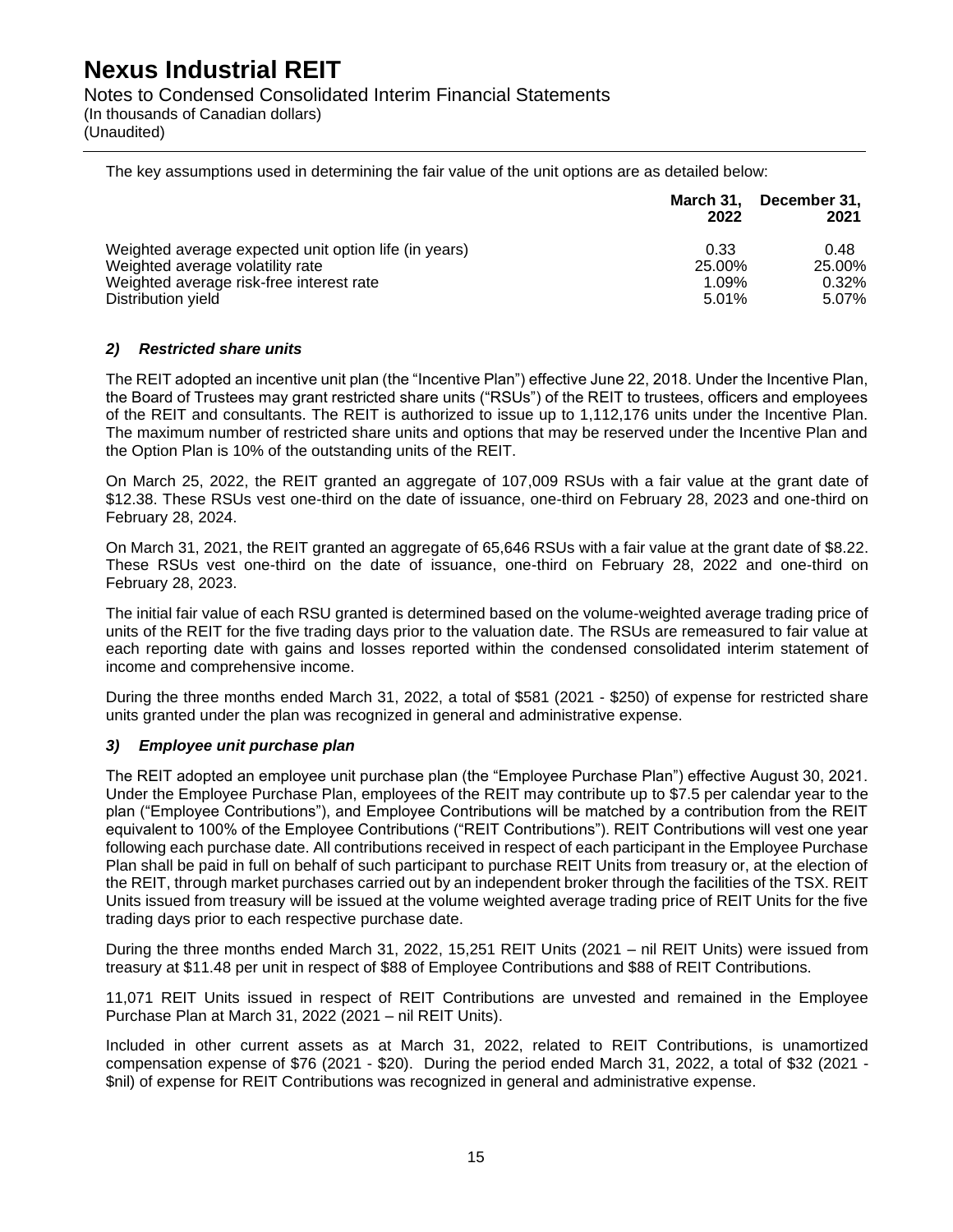Notes to Condensed Consolidated Interim Financial Statements (In thousands of Canadian dollars) (Unaudited)

## **13 Accounts payable and other liabilities**

a) Accounts payable and other liabilities are comprised as follows:

|                                                                                                                                                                                                                                               | <b>Note</b> | March 31,<br>2022<br>\$                                   | December 31,<br>2021                                             |
|-----------------------------------------------------------------------------------------------------------------------------------------------------------------------------------------------------------------------------------------------|-------------|-----------------------------------------------------------|------------------------------------------------------------------|
| Estimated value enhancement payable<br>Purchase consideration payable<br>Prepaid rent<br>Security deposits<br>Accrued interest expense<br>Sales and other taxes payable<br>Trade payables and accrued liabilities<br><b>Other liabilities</b> | 18          | 4,305<br>4.172<br>2,847<br>2,902<br>2.440<br>7,035<br>935 | 5,805<br>3,000<br>4,360<br>2,667<br>2,591<br>920<br>5,668<br>928 |
| Current balance, end of period                                                                                                                                                                                                                |             | 24,636                                                    | 25,939                                                           |

b) Other liabilities – non-current as at March 31, 2022 of \$9,332 (December 31, 2021 - \$9,570) represents deferred consideration related to the acquisition of an investment property. The deferred consideration is payable in quarterly instalments amortized over a 10-year period.

### **14 Unitholders' equity**

The REIT is authorized to issue an unlimited number of units and special voting units. Each unit entitles the holder to a single vote at any meeting of unitholders and entitles the holder to receive a pro rata share of all distributions and in the event of termination or winding up of the REIT, in the net assets of the REIT remaining after satisfaction of all liabilities. The units are redeemable at any time at the demand of the holders to receive a price per unit as determined by the REIT's declaration of trust. Among other conditions for redemption, the total amount payable by the REIT in respect of units surrendered for redemption shall not exceed \$50,000 in any one calendar month.

The declaration of trust provides for the issuance of special voting units which have no economic entitlement in the REIT or in the distribution of assets of the REIT but are used to provide voting rights proportionate to the votes of the units to holders of securities exchangeable into units, including Class B LP Units.

On September 24, 2021, the REIT established an at-the-market equity program ("ATM Program") allowing the REIT to issue, at its discretion, up to \$50,000 worth of REIT Units to the public from time to time at prevailing market prices at the time of sale. The ATM Program will be effective until August 17, 2023, unless previously terminated.

The following table presents the changes in unitholders' equity for the period ended March 31, 2022:

|                                                   | <b>Note</b> | <b>Units</b> | Amount  |
|---------------------------------------------------|-------------|--------------|---------|
| Balance - January 1, 2022                         |             | 57,302,629   | 536,883 |
| Units issued under distribution reinvestment plan | 15          | 67.008       | 777     |
| Units issued under Option Plan                    | 12          | 58.922       | 760     |
| Units issued under Incentive Plan                 | 12          | 35.755       | 461     |
| Units issued under Employee Purchase Plan         | 12          | 15.251       | 176     |
| Class B LP Units exchanged for REIT Units         | 11          | 455.481      | 5,940   |
| Balance - March 31, 2022                          |             | 57,935,046   | 544,997 |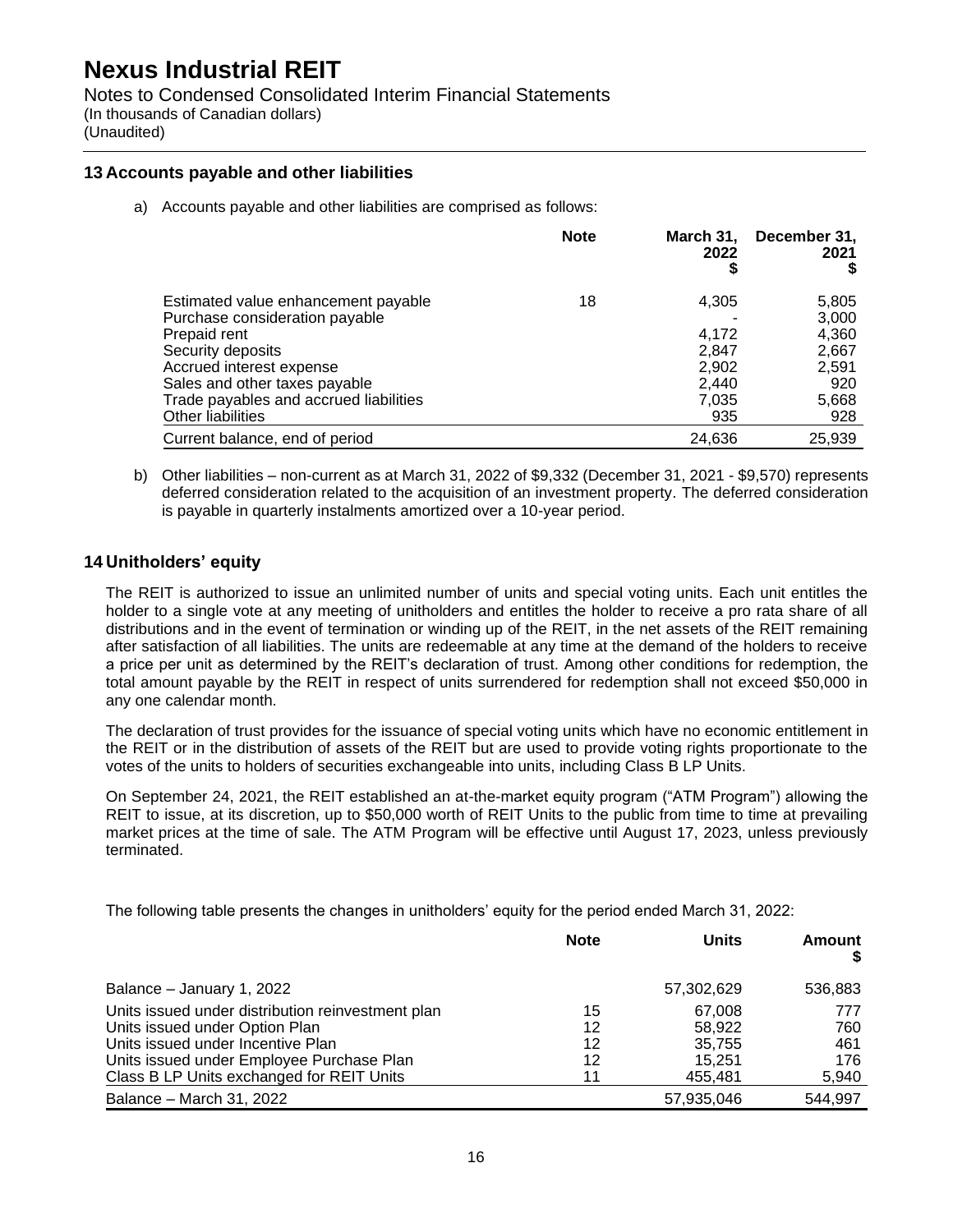Notes to Condensed Consolidated Interim Financial Statements (In thousands of Canadian dollars)

(Unaudited)

#### **15 Distribution reinvestment plan**

The REIT adopted a distribution reinvestment plan ("DRIP)" on February 20, 2014, pursuant to which resident Canadian holders are entitled to elect to have all or some of the cash distributions of the REIT automatically reinvested in additional units at a price per unit calculated by reference to the weighted average of the trading price for the units for the five trading days immediately preceding the relevant distribution date. Eligible unitholders who so elect will receive a bonus distribution of units equal to 4% of each distribution that was reinvested by them under the DRIP. During the period ended March 31, 2022, 67,008 units (2021 – 73,836 units) were issued under the DRIP for a stated value of \$777 (2021 - \$576).

### **16 Property revenues**

The following table presents the main components of property revenues according to their nature:

|                                                         |                        | For the period ended<br>March 31, |  |  |
|---------------------------------------------------------|------------------------|-----------------------------------|--|--|
|                                                         | 2022                   | 2021<br>S                         |  |  |
| Rental income<br>Revenue from services<br>Other revenue | 27,149<br>4,324<br>226 | 14,105<br>2,255<br>228            |  |  |
| Property revenues                                       | 31,699                 | 16,588                            |  |  |

## **17 Financial instruments**

### *Liquidity risk*

Liquidity risk is the risk that the REIT will not have the financial resources required to meet its financial obligations as they come due. The REIT manages this risk by ensuring it has sufficient cash on hand or borrowing capacity to meet obligations as they come due by forecasting cash flows from operations, cash required for investing activities and cash from financing activities. As at March 31, 2022, the REIT had cash of \$6,565 (December 31, 2021 - \$82,279), mortgages payable of \$750,337 (December 31, 2021 - \$612,764), a Credit Facilities balance of \$79,066 (December 31, 2021 - \$65,000) and accounts payable and other liabilities of \$33,968 (December 31, 2021 - \$35,509). The REIT had a working capital deficit of \$29,146 as at March 31, 2022 (December 31, 2021 - \$10,296 surplus). Excluding the current portion of mortgages payable of \$43,675, liabilities associated with assets held for sale of \$24,251 and assets held for sale of \$54,880, working capital would be a deficit of \$16,100. The REIT expects that it will be able to refinance the mortgages on their maturities. The REIT has access to undrawn funds under the Credit Facilities and expects to generate sufficient cash from operations to satisfy its financial liabilities as they come due.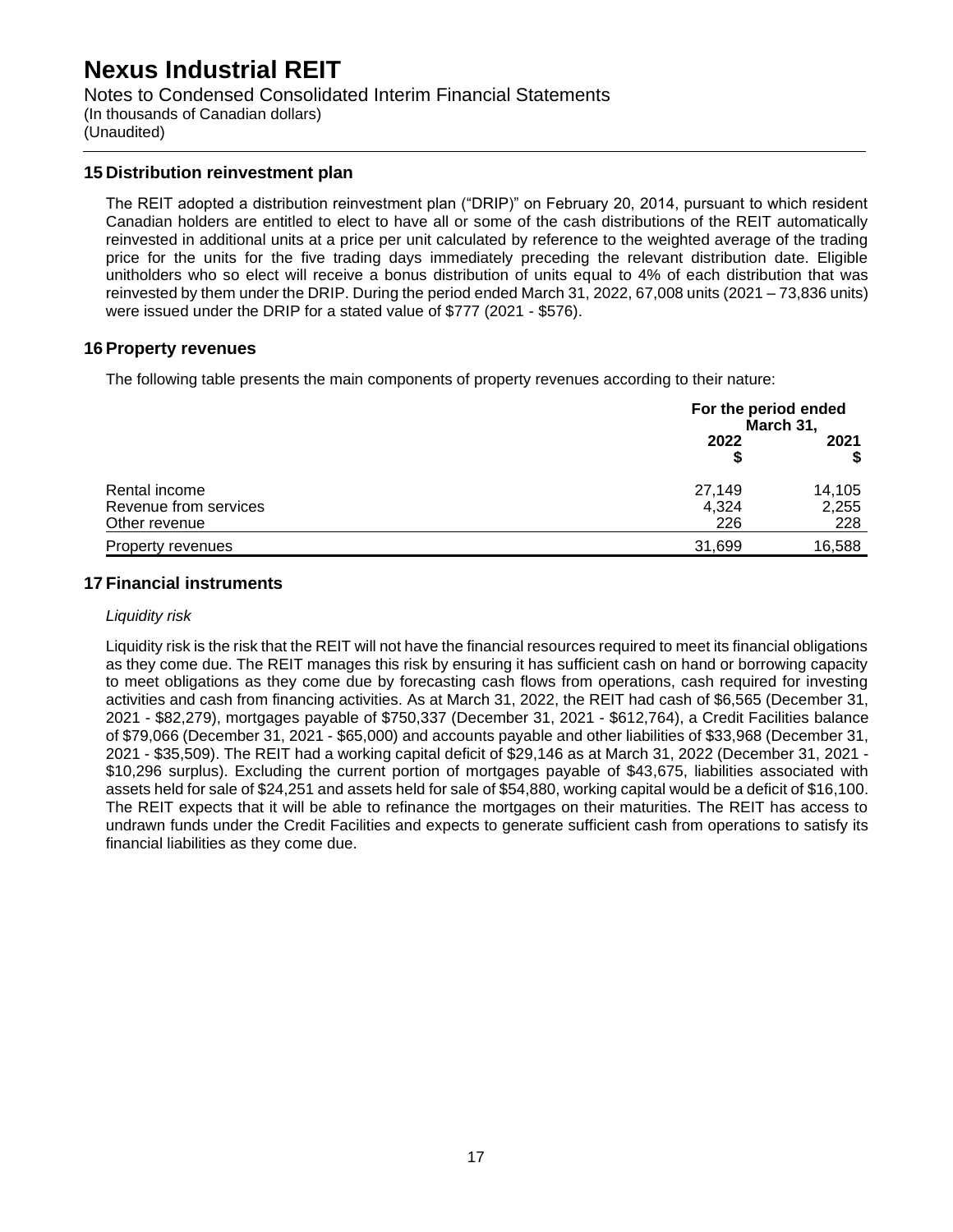Notes to Condensed Consolidated Interim Financial Statements

(In thousands of Canadian dollars)

(Unaudited)

The contractual maturities and repayment obligations of the REIT's financial liabilities are as follows:

|                           | <b>Accounts</b><br>payable<br>and<br>other<br><b>liabilities</b><br>\$ | Lease<br>liabilities<br>\$ | <b>Credit</b><br>principal<br>repayment<br>\$ | <b>Interest</b><br>on<br>fixed<br><b>Facilities portion of</b><br><b>Credit</b><br><b>Facilities</b><br>\$ | <b>Mortgages</b><br>payable | <b>Mortgage</b><br>interest<br>\$ | Total<br>S       |
|---------------------------|------------------------------------------------------------------------|----------------------------|-----------------------------------------------|------------------------------------------------------------------------------------------------------------|-----------------------------|-----------------------------------|------------------|
| Remainder of 2022<br>2023 | 24,636<br>960                                                          | 450<br>609                 | 14,066                                        | 1,536<br>2.048                                                                                             | 39.471<br>68,182            | 17.537<br>21,499                  | 97,696<br>93,298 |
| 2024                      | 992                                                                    | 582                        | 65,000                                        | 1,536                                                                                                      | 61.026                      | 19.223                            | 148,359          |
| 2025                      | 1,026                                                                  | 604                        |                                               |                                                                                                            | 77.928                      | 17.003                            | 96,561           |
| 2026                      | 1.060                                                                  | 609                        | -                                             | ۰.                                                                                                         | 99.785                      | 16.349                            | 117.803          |
| Thereafter                | 5.294                                                                  | 26.561                     | ۰                                             | ۰.                                                                                                         | 403.945                     | 47.848                            | 483,648          |
|                           | 33,968                                                                 | 29,415                     | 79,066                                        | 5,120                                                                                                      | 750,337                     | 139.459                           | 1.037.365        |

#### *Interest rate risk*

Interest rate risk is the risk that the fair value or future cash flows of a financial instrument will fluctuate due to changes in market interest rates. There is a risk that the REIT may not be able to renegotiate its mortgages and Credit Facilities at maturity on terms as favourable as the existing mortgages payable and Credit Facilities. As at March 31, 2022, there was a total of \$264,174 (December 31, 2021 - \$182,348) of mortgage and Credit Facilities borrowings which bear interest at floating bankers' acceptance or Canadian prime rates plus a fixed spread. There is a risk that prevailing interest rates could increase, and those increases could be significant. The REIT mitigates interest rate risk by maintaining reasonable levels of debt to investment property value and aims to structure new debt to stagger the maturities to ensure that the majority of debt does not come due for repayment in any one particular year. As at March 31, 2022, the REIT has interest rate swap agreements totalling \$250,107 (2021 - \$182,348) to mitigate interest rate risk arising from floating rate debt.

The REIT is a party to interest rate swap agreements to swap floating rate interest for fixed rate interest over the terms of certain mortgages and over the term of the Credit Facility 1. The interest rate swap agreements expire coterminous with the maturity of the corresponding mortgages and Credit Facility 1.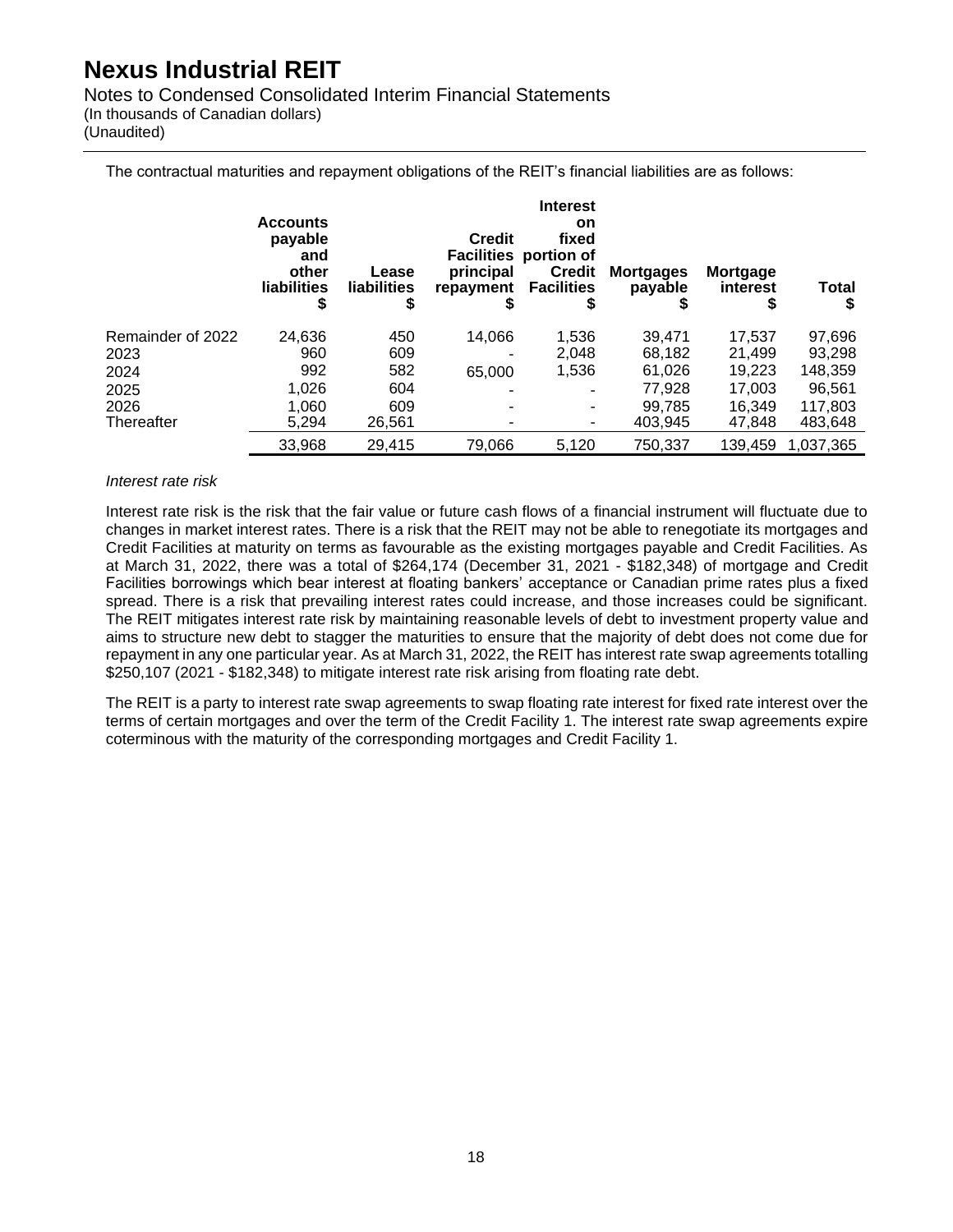## Notes to Condensed Consolidated Interim Financial Statements

(In thousands of Canadian dollars)

(Unaudited)

The fair value measurements of the interest rate swap agreements have been classified as Level 2, as they are based mainly on observable market data. The following table presents relevant information on interest rate swap agreements:

| Transaction<br>date | <b>Effective</b><br>fixed interest<br>rate | <b>Maturity date</b> | Original<br>principal<br>amount<br>\$ | Outstanding<br>amount<br>S | <b>Fair value</b><br>S |
|---------------------|--------------------------------------------|----------------------|---------------------------------------|----------------------------|------------------------|
| April 2019          | 3.67%                                      | April 24, 2024       | 12,000                                | 11,363                     | (140)                  |
| April 2019          | 3.74%                                      | April 24, 2026       | 12,500                                | 11,846                     | (253)                  |
| April 2019          | 3.87%                                      | April 24, 2029       | 12,500                                | 11,864                     | (278)                  |
| September 2019      | 3.15%                                      | September 13, 2024   | 65,000                                | 65,000                     | (1,703)                |
| November 2020       | 2.82%                                      | November 2, 2027     | 7,650                                 | 7,364                      | (603)                  |
| December 2020       | 3.61%                                      | December 1, 2025     | 18,500                                | 17,917                     | (1,036)                |
| December 2020       | 3.35%                                      | December 30, 2030    | 15,000                                | 14,544                     | (1,584)                |
| <b>April 2021</b>   | 3.08%                                      | April 1, 2026        | 19,750                                | 19,262                     | (797)                  |
| November 2021       | 3.69%                                      | June 1, 2028         | 22,600                                | 22,354                     | (35)                   |
| February 2022       | 3.28%                                      | February 23, 2032    | 29,500                                | 29,500                     | (675)                  |
| February 2022       | 3.28%                                      | February 23, 2032    | 20,000                                | 20,000                     | (458)                  |
| <b>March 2022</b>   | 3.41%                                      | March 1, 2027        | 17,800                                | 17,800                     | (426)                  |
| <b>March 2022</b>   | 3.76%                                      | April 1, 2025        | 1,500                                 | 1.293                      | (24)                   |
|                     |                                            |                      | 254.300                               | 250,107                    | (8,012)                |

### *Credit risk*

Credit risk is the risk that one party to a financial instrument will cause a loss to another party by failing to settle its obligations. The REIT is subject to credit risk with respect to its cash deposited with financial institutions and tenant and other receivables. As at March 31, 2022, one tenant accounted for approximately 13% of the REIT's base rental income, resulting in a concentration of credit risk. The REIT monitors the creditworthiness of its tenants on an ongoing basis. The REIT mitigates credit risk by monitoring the credit ratings of the institutions holding the REIT's deposits.

The REIT has examined its tenant receivables for indications of impairment. The tenant receivables default rate of the REIT is less than 0.5%. The REIT continues to assess the effect of economic conditions on the creditworthiness of its tenants. As part of this assessment, the REIT reviews contractual rent receivables on a regular basis and reduces carrying amounts using an allowance for expected credit losses recognizing the amount of any loss in the condensed consolidated interim statements of income and comprehensive income within property expenses. As at March 31, 2022, the REIT had an allowance for expected credit losses of \$78 (December 31, 2021 – \$138).

## **18 Commitments**

#### *Development Management Agreement*

On March 16, 2020, the REIT entered into a development management agreement (the "DMA") with the vendor of the REIT's Richmond, BC property (the "Developer"). Pursuant to the DMA, the REIT is redeveloping approximately 60,000 square feet previously occupied by an industrial tenant (the "Redevelopment"). The Developer is managing the Redevelopment and has secured new tenants for the space, and the REIT has entered into lease agreements with these tenants. The REIT is responsible for the costs of the Redevelopment, which have been capped at \$6,100, including leasing costs, tenant incentives, and construction costs (collectively the "Capped Redevelopment Costs").